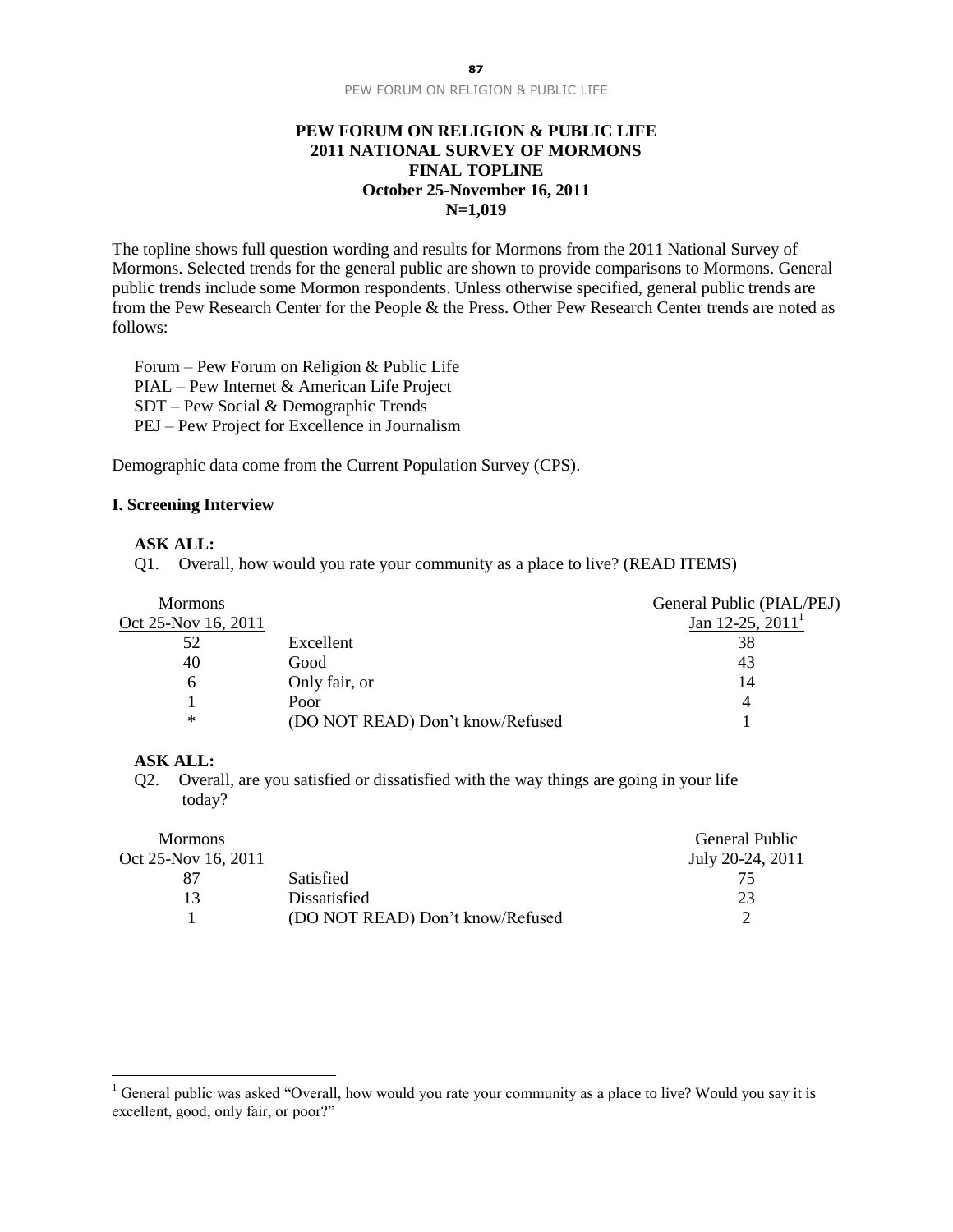#### **ASK ALL:**

RELIG**.** What is your present religion, if any? Are you Protestant, Roman Catholic, Mormon, Orthodox such as Greek or Russian Orthodox, Jewish, Muslim, Buddhist, Hindu, atheist, agnostic, something else, or nothing in particular?

[INTERVIEWER: IF R VOLUNTEERS "nothing in particular, none, no religion, etc." BEFORE REACHING END OF LIST, PROMPT WITH: And would you say that's atheist, agnostic, or just nothing in particular?]

#### **ASK IF MORMON (RELIG=3):**

RELIGb. And is that the Church of Jesus Christ of Latter-day Saints, the Community of Christ, or some other Mormon church?

[INTERVIEWER INSTRUCTION: IF RESPONDENT VOLUNTEERED OR SPECIFIED "LDS" OR "CHURCH OF JESUS CHRIST OF LATTER-DAY SAINTS," IN RELIG, CODE AS "1" IN RELIGb AND DO NOT ASK RELIGb]

Mormons Oct 25-Nov 16, 2011

| $\theta$ | Protestant (Baptist, Methodist, Non-denominational, Lutheran, Presbyterian,     |
|----------|---------------------------------------------------------------------------------|
|          | Pentecostal, Episcopalian, Reformed, Church of Christ, Jehovah's Witness, etc.) |
| $\Omega$ | Roman Catholic (Catholic)                                                       |
| 100      | Mormon (Church of Jesus Christ of Latter-day Saints/LDS)                        |
| 99       | The Church of Jesus Christ of Latter-day Saints                                 |
| ∗        | Community of Christ                                                             |
| l        | Other Mormon (SPECIFY)                                                          |
| ∗        | (DO NOT READ) Mormon not further specified (just a Mormon)                      |
| ∗        | (DO NOT READ) Don't know/refused                                                |
| $\Omega$ | Orthodox (Greek, Russian, or some other orthodox church)                        |
| $\Omega$ | Jewish (Judaism)                                                                |
| $\Omega$ | Muslim (Islam)                                                                  |
| $\theta$ | <b>Buddhist</b>                                                                 |
| $\Omega$ | Hindu                                                                           |
| $\Omega$ | Atheist (do not believe in God)                                                 |
| $\theta$ | Agnostic (not sure if there is a God)                                           |
| $\theta$ | Something else (SPECIFY)                                                        |
| $\Omega$ | Nothing in particular                                                           |
| $\Omega$ | (DO NOT READ) Christian                                                         |
| 0        | (DO NOT READ) Unitarian (Universalist)                                          |
| 0        | (DO NOT READ) Don't know/refused                                                |

NOTE: If the original respondent was not Mormon, interviewers asked if there were any adults of a different faith in the household, and probed to determine whether any of them were Mormon. When possible, a hand-off to a Mormon respondent was arranged. This approach was followed for landline sample for the entirety of the field period; for cell phone sample it was followed early in the field period before being discontinued. See questionnaire for details.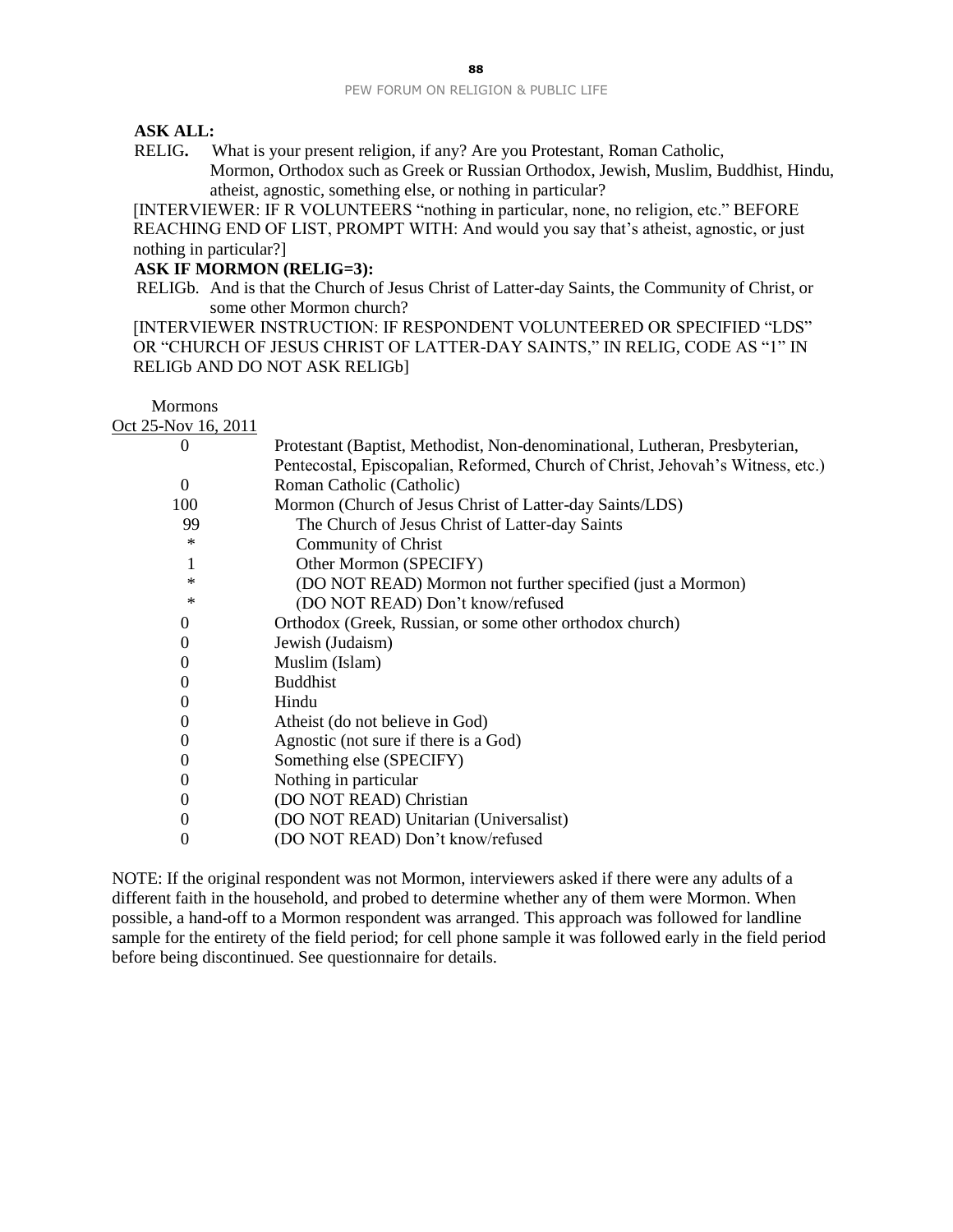#### **II. Politics and Society**

## **ASK ALL:**

Q100.All in all, are you satisfied or dissatisfied with the way things are going in this country today?

| <b>Mormons</b>      |                                  | General Public     |
|---------------------|----------------------------------|--------------------|
| Oct 25-Nov 16, 2011 |                                  | Sep 22-Oct 4, 2011 |
| 20                  | Satisfied                        |                    |
| 75.                 | Dissatisfied                     | 78                 |
|                     | (DO NOT READ) Don't know/Refused |                    |

## **(P.N. – RANDOMIZE ITEMS 'A' THROUGH 'H', BUT NEVER START WITH 'b – ROMNEY' OR 'e – REID' OR 'g-Huntsman') (P.N. INSERT WORDING IN PARENTHESES FOR FIRST ITEM ONLY) ASK ALL:**

Q101. (As I read some names, please tell me if you have a favorable or unfavorable opinion of each person. First, [INSERT FIRST ITEM]… would you say your overall opinion of [INSERT FIRST ITEM] is very favorable, mostly favorable, mostly UNfavorable, or very unfavorable?) How about **[**INSERT**]?** [**IF NECESSARY**: would you say your overall opinion of [INSERT] is very favorable, mostly favorable, mostly UNfavorable, or very unfavorable?]

[INTERVIEWER NOTE: PROBE TO DISTINGUISH BETWEEN "NEVER HEARD OF – CODE 5" AND "CAN'T RATE –CODE 8"]

#### a. Barack Obama

| <b>Mormons</b>      |                              | General Public |
|---------------------|------------------------------|----------------|
| Oct 25-Nov 16, 2011 |                              | Nov 9-14, 2011 |
| 28                  | <b>NET</b> Favorable         | 52             |
| 8                   | Very favorable               | 21             |
| 20                  | Mostly favorable             | 31             |
| 69                  | <b>NET Unfavorable</b>       | 45             |
| 28                  | Mostly unfavorable           | 21             |
| 41                  | Very unfavorable             | 24             |
| $\Omega$            | (DO NOT READ) Never heard of | $\ast$         |
| 2                   | (DO NOT READ) Can't rate     |                |
|                     | (DO NOT READ) Refused        |                |
|                     |                              |                |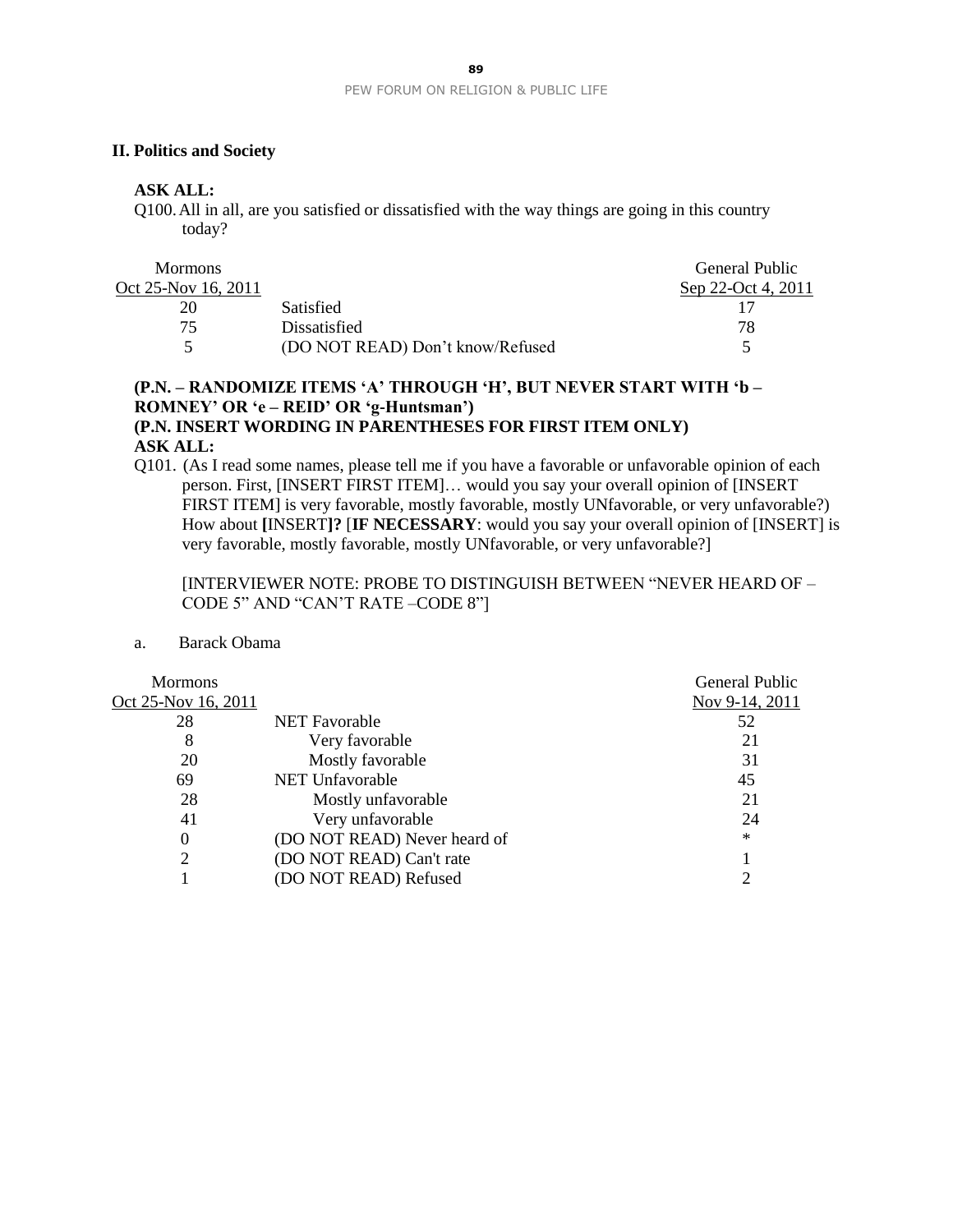# **Q.101 CONTINUED…**

# b. Mitt Romney

| <b>Mormons</b>      |                              | General Public |
|---------------------|------------------------------|----------------|
| Oct 25-Nov 16, 2011 |                              | Nov 9-14, 2011 |
| 83                  | <b>NET</b> Favorable         | 36             |
| 35                  | Very favorable               |                |
| 47                  | Mostly favorable             | 29             |
| 10                  | <b>NET Unfavorable</b>       | 42             |
|                     | Mostly unfavorable           | 26             |
| 3                   | Very unfavorable             | 16             |
| 4                   | (DO NOT READ) Never heard of | 9              |
|                     | (DO NOT READ) Can't rate     | Q              |
|                     | (DO NOT READ) Refused        |                |
|                     |                              |                |

# c. Rick Perry

|                              | <b>General Public</b> |
|------------------------------|-----------------------|
|                              | Nov 9-14, 2011        |
| <b>NET</b> Favorable         | 25                    |
| Very favorable               | 4                     |
| Mostly favorable             | 21                    |
| NET Unfavorable              | 50                    |
| Mostly unfavorable           | 26                    |
| Very unfavorable             | 25                    |
| (DO NOT READ) Never heard of | 12                    |
| (DO NOT READ) Can't rate     | 10                    |
| (DO NOT READ) Refused        | 3                     |
|                              |                       |

## d. Sarah Palin

|                              | General Public  |
|------------------------------|-----------------|
|                              | Jun 10-13, 2010 |
| <b>NET Favorable</b>         | 39              |
| Very favorable               | 15              |
| Mostly favorable             | 25              |
| NET Unfavorable              | 52              |
| Mostly unfavorable           | 26              |
| Very unfavorable             | 25              |
| (DO NOT READ) Never heard of | 3               |
| (DO NOT READ) Can't rate     |                 |
| (DO NOT READ) Refused        |                 |
|                              |                 |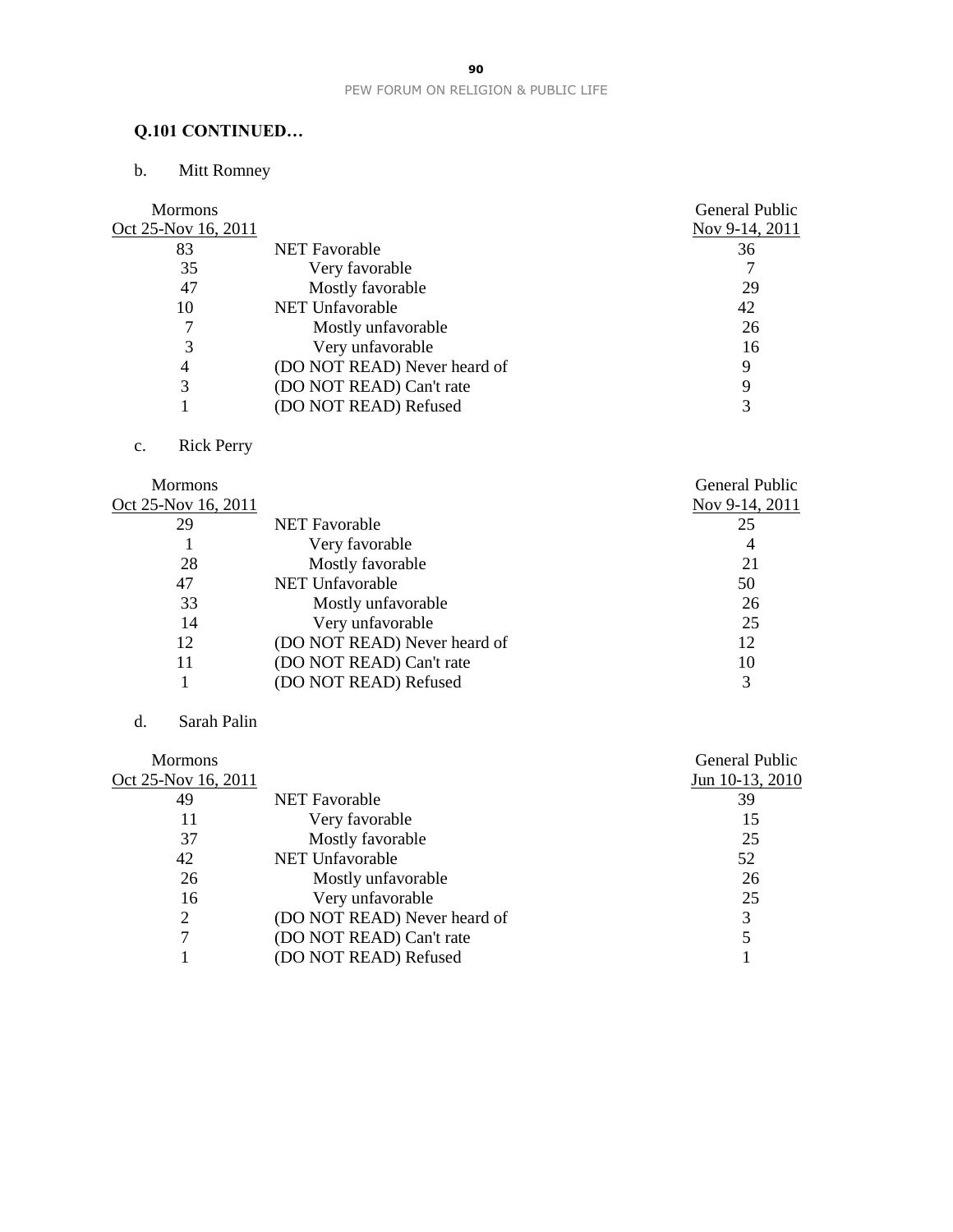# **Q.101 CONTINUED…**

# e. Harry Reid

| <b>Mormons</b>      |                              | <b>General Public</b> |
|---------------------|------------------------------|-----------------------|
| Oct 25-Nov 16, 2011 |                              | Dec 2-5, 2010         |
| 23                  | <b>NET</b> Favorable         | 23                    |
| 4                   | Very favorable               |                       |
| 18                  | Mostly favorable             | 18                    |
| 47                  | <b>NET Unfavorable</b>       | 39                    |
| 23                  | Mostly unfavorable           | 18                    |
| 24                  | Very unfavorable             | 21                    |
| 18                  | (DO NOT READ) Never heard of | 26                    |
| 12                  | (DO NOT READ) Can't rate     |                       |
|                     | (DO NOT READ) Refused        |                       |
|                     |                              |                       |

# f. Hillary Clinton

| <b>Mormons</b>      |                              | General Public |
|---------------------|------------------------------|----------------|
| Oct 25-Nov 16, 2011 |                              | Dec 2-5, 2010  |
| 42                  | <b>NET</b> Favorable         | 59             |
| 10                  | Very favorable               | 24             |
| 32                  | Mostly favorable             | 35             |
| 54                  | NET Unfavorable              | 34             |
| 31                  | Mostly unfavorable           | 20             |
| 23                  | Very unfavorable             | 15             |
| $\theta$            | (DO NOT READ) Never heard of |                |
| 3                   | (DO NOT READ) Can't rate     | 4              |
|                     | (DO NOT READ) Refused        | $\ast$         |

# g. Jon Huntsman, junior

#### Mormons

| Oct 25-Nov 16, 2011 |                              |
|---------------------|------------------------------|
| 47                  | <b>NET Favorable</b>         |
| 11                  | Very favorable               |
| 36                  | Mostly favorable             |
| 23                  | <b>NET Unfavorable</b>       |
| 17                  | Mostly unfavorable           |
| 5                   | Very unfavorable             |
| 18                  | (DO NOT READ) Never heard of |
| 11                  | (DO NOT READ) Can't rate     |
|                     | (DO NOT READ) Refused        |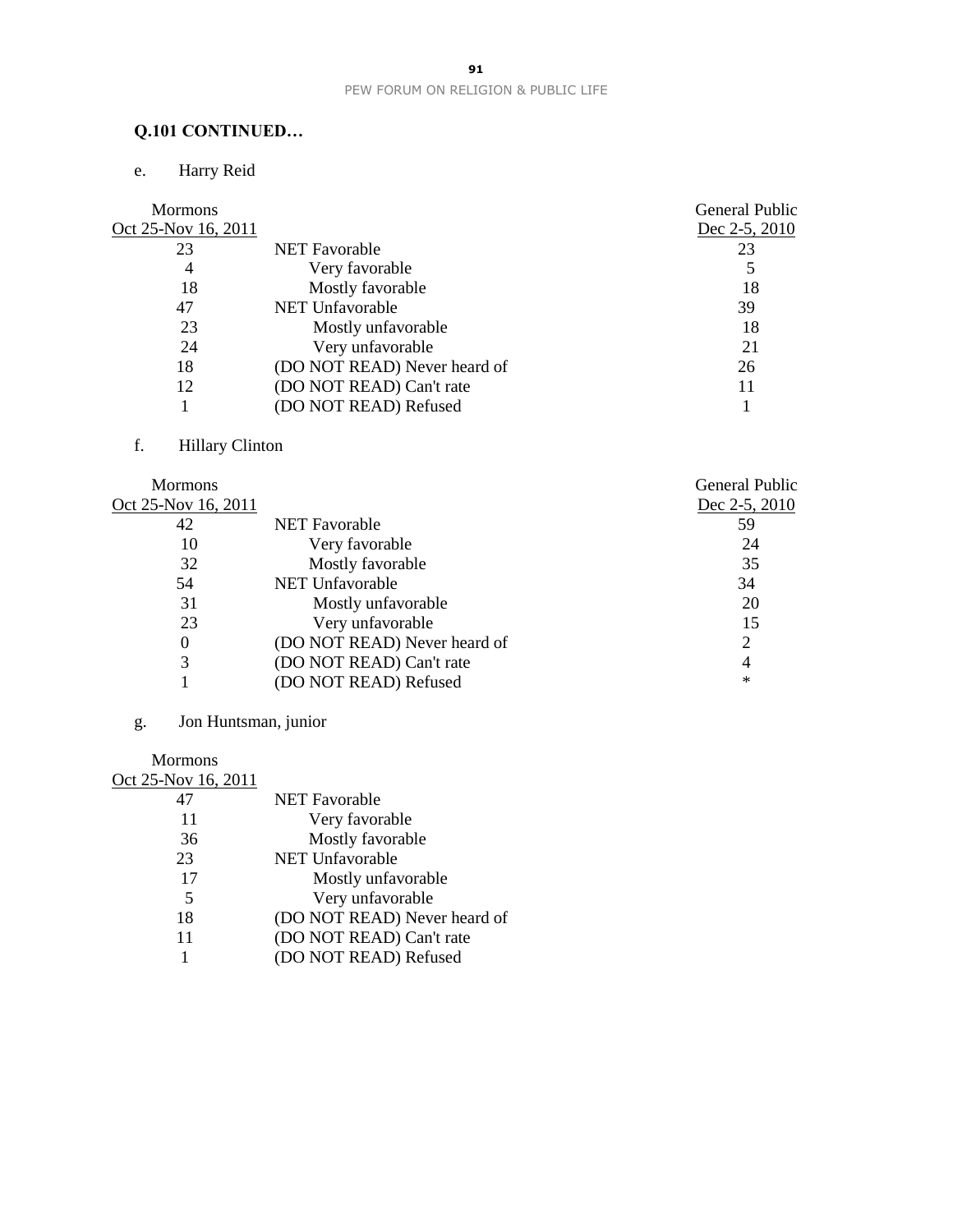# **Q.101 CONTINUED…**

## h. Herman Cain

| <b>Mormons</b>      |                              | General Public |
|---------------------|------------------------------|----------------|
| Oct 25-Nov 16, 2011 |                              | Nov 9-14, 2011 |
| 43                  | <b>NET</b> Favorable         | 29             |
| 9                   | Very favorable               | 9              |
| 34                  | Mostly favorable             | 20             |
| 34                  | <b>NET Unfavorable</b>       | 50             |
| 24                  | Mostly unfavorable           | 25             |
| 10                  | Very unfavorable             | 25             |
| 12                  | (DO NOT READ) Never heard of | 10             |
| 10                  | (DO NOT READ) Can't rate     | 8              |
|                     | (DO NOT READ) Refused        |                |
|                     |                              |                |

**NO Q.102**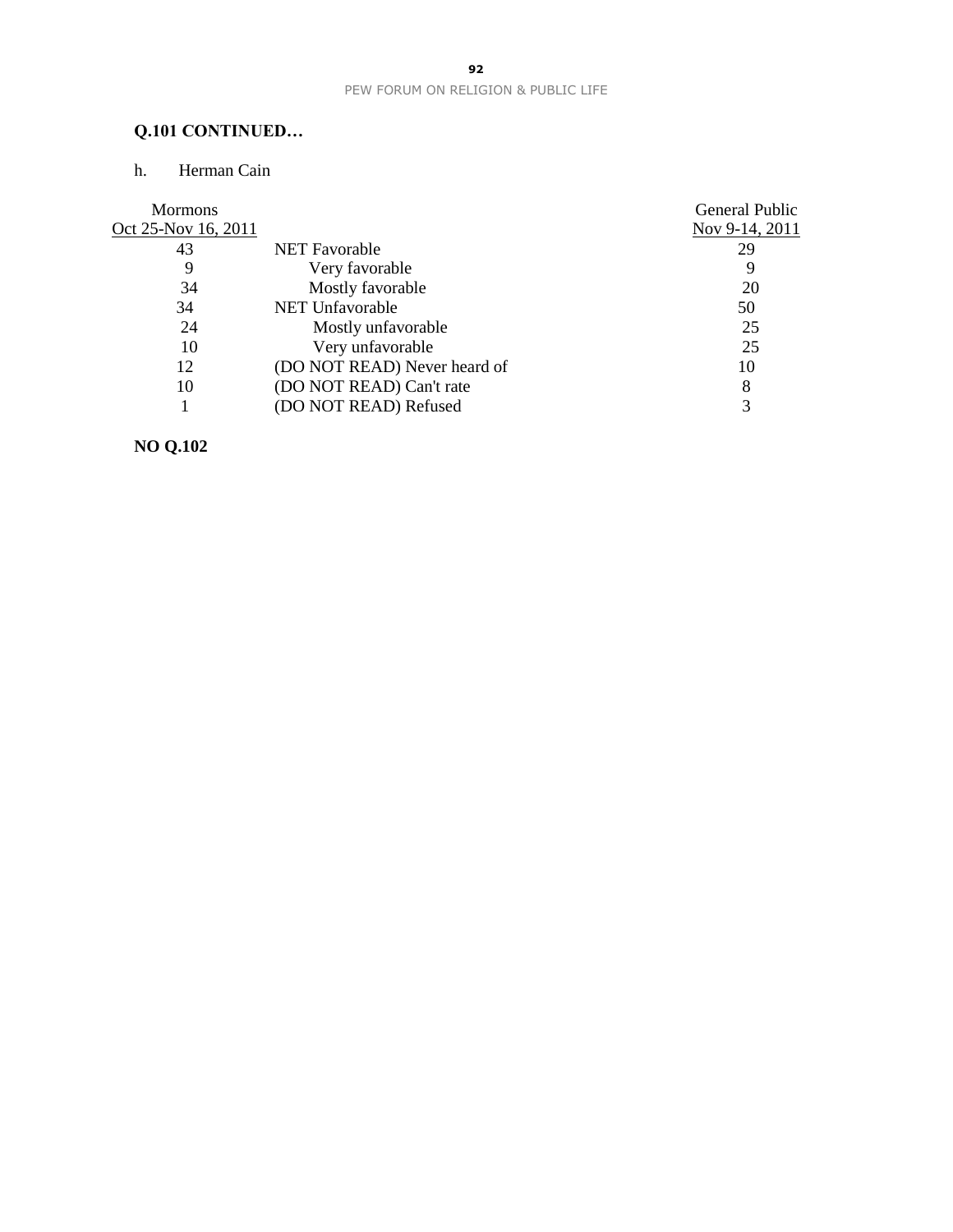## **(P.N. – RANDOMIZE Q103/Q104)**

#### **ASK ALL:**

Q103.Which statement comes closer to your own views – even if neither is exactly right? (READ ITEMS)

| <b>Mormons</b>      |                                                 | General Public          |
|---------------------|-------------------------------------------------|-------------------------|
| Oct 25-Nov 16, 2011 |                                                 | Feb 22-Mar 14, $2011^2$ |
| 26                  | Homosexuality should be accepted by society, or | 58                      |
| 65                  | Homosexuality should be discouraged by society  | 33                      |
|                     | (DO NOT READ) Neither/both equally              |                         |
|                     | (DO NOT READ) Don't know/refused                |                         |

## **(P.N. – RANDOMIZE Q103/Q104)**

#### **ASK ALL:**

Q104.Which statement comes closer to your own views – even if neither is exactly right? (READ ITEMS)

| <b>Mormons</b>      |                                                      | General Public          |
|---------------------|------------------------------------------------------|-------------------------|
| Oct 25-Nov 16, 2011 |                                                      | Feb 22-Mar 14, $2011^3$ |
| 45                  | Immigrants today strengthen our country because of   | 45                      |
|                     | their hard work and talents, or                      |                         |
| 41                  | Immigrants today are a burden on our country because | 44                      |
|                     | they take our jobs, housing and health care          |                         |
| 9                   | (DO NOT READ) Neither/both equally                   | 6                       |
| 6                   | (DO NOT READ) Don't know/refused                     |                         |
|                     |                                                      |                         |

#### **NO Q.105**

#### **ASK ALL:**

Q106.If you had to choose, would you rather have a smaller government providing fewer services, or a bigger government providing more services?

| <b>Mormons</b>      |                                    | General Public      |
|---------------------|------------------------------------|---------------------|
| Oct 25-Nov 16, 2011 |                                    | Sep 22- Oct 4, 2011 |
| 75                  | Smaller government, fewer services | 48                  |
| 20                  | Bigger government, more services   | 41                  |
|                     | (DO NOT READ) Depends              |                     |
|                     | (DO NOT READ) Don't know/refused   |                     |

#### **NO Q.107-Q.199**

 $\overline{a}$ 

<sup>&</sup>lt;sup>2</sup> For the general public comparison, this item was part of a list with a modified question stem. See  $\frac{www.people}{w}$ [press.org/files/2011/05/Political-Typology-Topline.pdf](http://www.people-press.org/files/2011/05/Political-Typology-Topline.pdf) for details.<br><sup>3</sup> For the general public comparison, this item was part of a list with a modified question stem. See [www.people-](http://www.people-press.org/files/2011/05/Political-Typology-Topline.pdf)

[press.org/files/2011/05/Political-Typology-Topline.pdf](http://www.people-press.org/files/2011/05/Political-Typology-Topline.pdf) for details.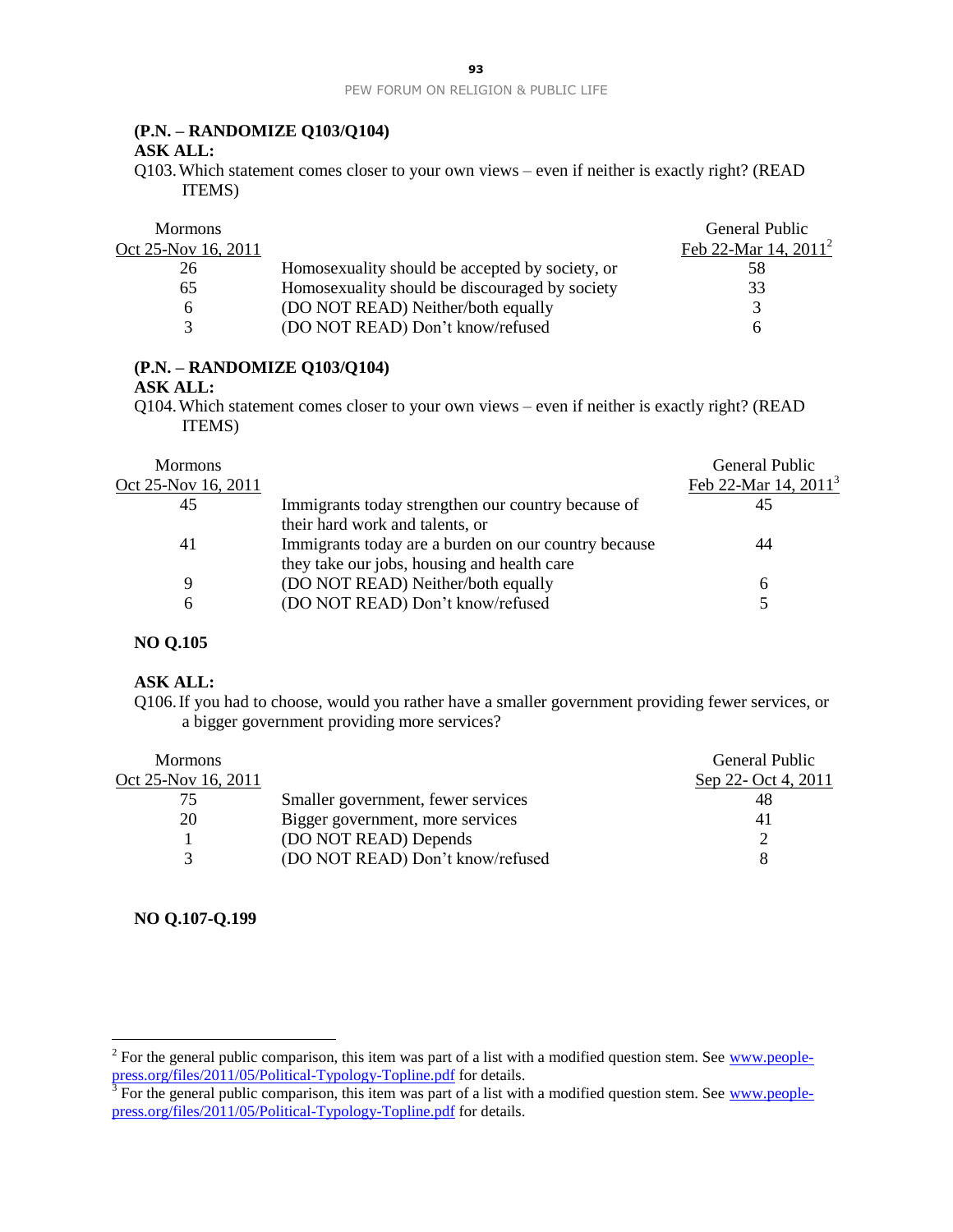#### **III. Family and Lifestyle**

#### **READ TO ALL:**

On another subject…

#### **(P.N.- RANDOMIZE ITEMS 'A' THROUGH 'E') (P.N. INSERT WORDING IN PARENTHESES FOR FIRST ITEM ONLY) ASK ALL:**

Q200.(Here are some goals that people value in their lives. Please tell me how important each is to you personally. First [INSERT FIRST ITEM], is that one of the most important things in your life, OR is it very important but not one of the most important things, OR somewhat important, or not important?)

How about [INSERT NEXT ITEM]? [READ AT LEAST TWICE, THEN AS NECESSARY "is that one of the most important things in your life, OR very important but not one of the most important things, OR somewhat important, or not important?" $]$ <sup>4</sup>

INTERVIEWER INSTRUCTION: IF R SAYS "VERY IMPORTANT," PROBE WITH "is that one of the most important things in your life, OR very important but not one of the most important things?" DO THIS FOR AT LEAST THE FIRST TWO TIMES THAT R SAYS "VERY IMPORTANT."

a. Being successful in a high-paying career or profession

| <b>Mormons</b>      |                                                         | General Public (SDT) |
|---------------------|---------------------------------------------------------|----------------------|
| Oct 25-Nov 16, 2011 |                                                         | Jan 14-27, 2010      |
|                     | One of the most important things                        |                      |
| 37                  | Very important but not one of the most important things | 36                   |
| 40                  | Somewhat important                                      | 34                   |
| 16                  | Not important                                           | 21                   |
|                     | (DO NOT READ) Don't know/Refused                        |                      |
|                     |                                                         |                      |

b. Having a successful marriage

 $\overline{a}$ 

| <b>Mormons</b>      |                                                         | General Public (SDT) |
|---------------------|---------------------------------------------------------|----------------------|
| Oct 25-Nov 16, 2011 |                                                         | Jan 14-27, 2010      |
|                     | One of the most important things                        | 34                   |
| 22                  | Very important but not one of the most important things | 51                   |
|                     | Somewhat important                                      |                      |
|                     | Not important                                           | h                    |
|                     | (DO NOT READ) Don't know/Refused                        |                      |

<sup>&</sup>lt;sup>4</sup> The general public comparison comes from a modified version of this question, which asked "Here are some goals that people value in their lives. Some people say these things are very important to them. Others say they are not so important. Please tell me how important each is to you personally. First **[INSERT]**, is that one of the most important things in your life, very important but not the most, somewhat important, or not important?" See <http://www.pewsocialtrends.org/files/2010/10/millennials-confident-connected-open-to-change.pdf> for details.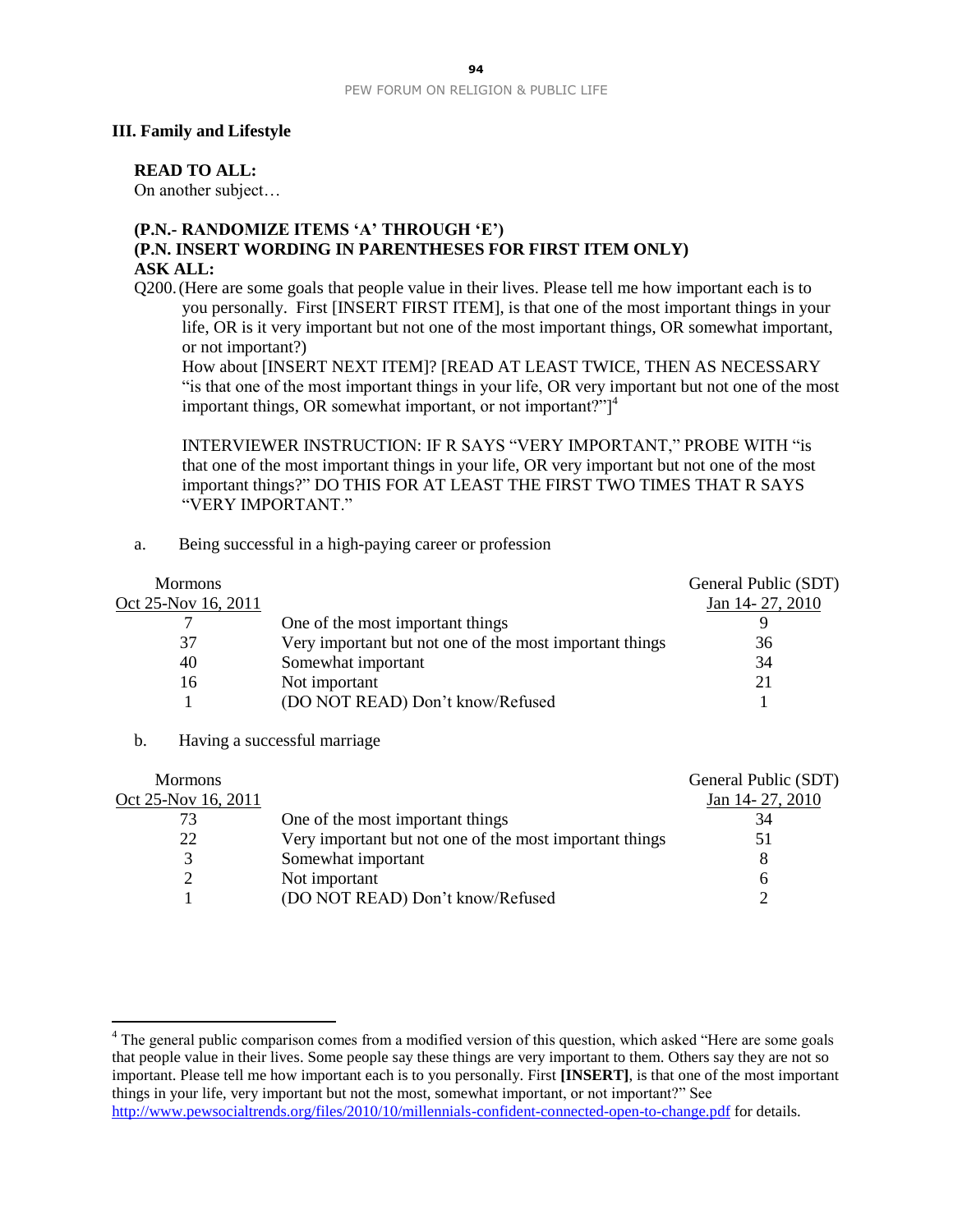# **Q.200 CONTINUED…**

c. Living a very religious life

| <b>Mormons</b>      |                                                         | General Public (SDT) |
|---------------------|---------------------------------------------------------|----------------------|
| Oct 25-Nov 16, 2011 |                                                         | Jan 14-27, 2010      |
| 55                  | One of the most important things                        | 20                   |
| 30                  | Very important but not one of the most important things | 35                   |
| 13                  | Somewhat important                                      | 25                   |
|                     | Not important                                           | 19                   |
| ∗                   | (DO NOT READ) Don't know/Refused                        |                      |

d. Being a good parent

| <b>Mormons</b>      |                                                         | General Public (SDT) |
|---------------------|---------------------------------------------------------|----------------------|
| Oct 25-Nov 16, 2011 |                                                         | Jan 14-27, 2010      |
| 81                  | One of the most important things                        | 50                   |
|                     | Very important but not one of the most important things | 44                   |
|                     | Somewhat important                                      |                      |
| ∗                   | Not important                                           |                      |
|                     | (DO NOT READ) Don't know/Refused                        |                      |

# e. Having lots of free time to relax or do things you want to do

|                                                         | General Public (SDT) |
|---------------------------------------------------------|----------------------|
|                                                         | Jan 14-27, 2010      |
| One of the most important things                        |                      |
| Very important but not one of the most important things | 43                   |
| Somewhat important                                      | 37                   |
| Not important                                           | Q                    |
| (DO NOT READ) Don't know/Refused                        |                      |
|                                                         |                      |

# **NO Q.201-Q.205**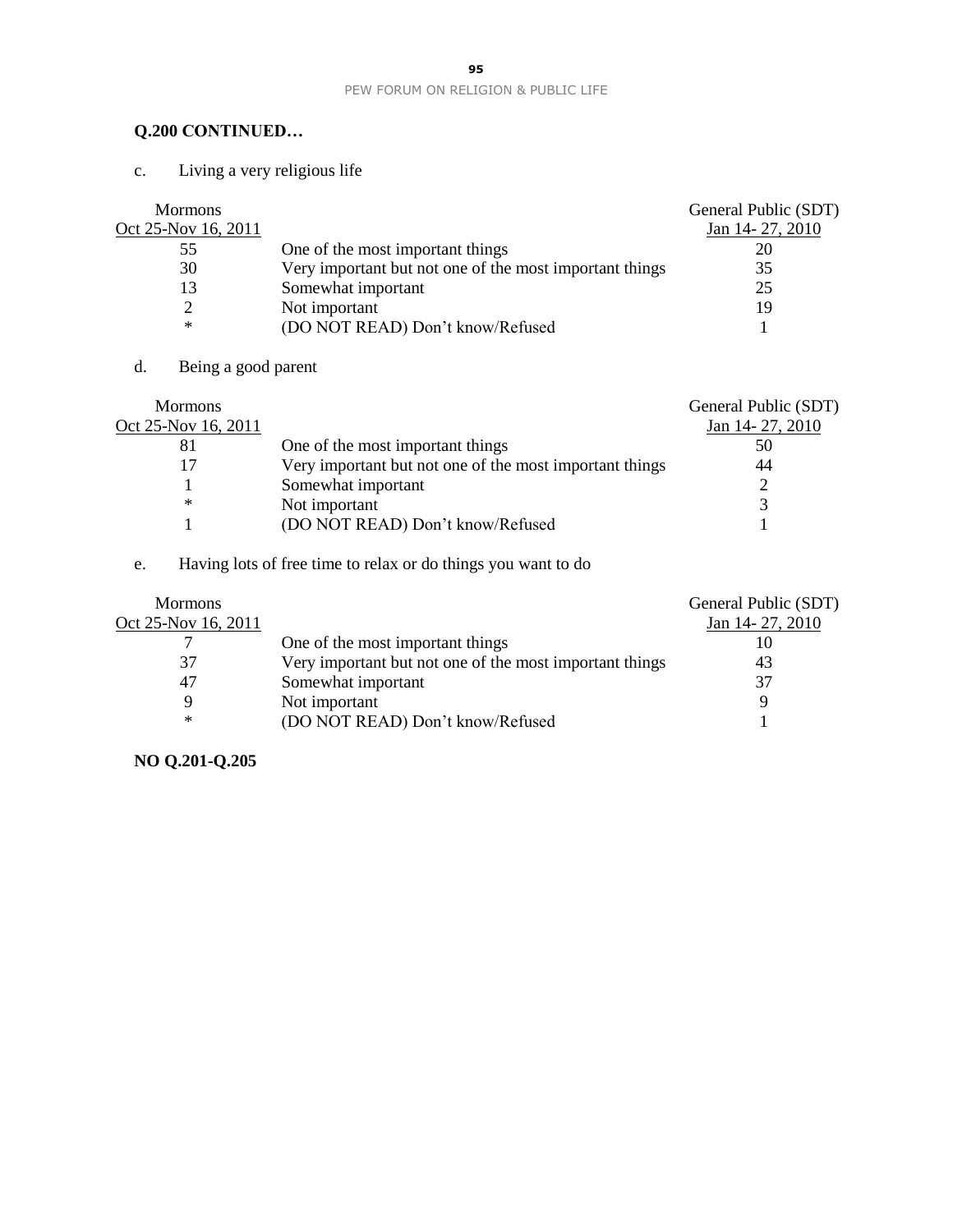## **ASK ALL:**

MARITAL**.** Are you currently married, living with a partner, divorced, separated, widowed, or have you never been married?

#### (INTERVIEWER NOTE - IF R SAYS **"SINGLE,"** PROBE TO DETERMINE WHICH CATEGORY IS APPROPRIATE)

## *NOTE: RESULTS REPERCENTAGED TO EXCLUDE NON-RESPONSE [N=1,017]*

| <b>Mormons</b>      |                       | <b>General Public</b> |
|---------------------|-----------------------|-----------------------|
| Oct 25-Nov 16, 2011 |                       | $2010 - 20115$        |
| 67                  | Married               | 52                    |
|                     | Living with a partner |                       |
|                     | Divorced              | 10                    |
| ∗                   | Separated             |                       |
| h                   | Widowed               | h                     |
| 16                  | Never been married    | 22                    |
|                     |                       |                       |

#### **ASK ALL:**

Q206.What kind of marriage do you think is the more satisfying way of life? (READ ITEMS)

| <b>Mormons</b>      |                                                       | General Public (SDT) |
|---------------------|-------------------------------------------------------|----------------------|
| Oct 25-Nov 16, 2011 |                                                       | Oct 1- Oct 21, 2010  |
| 58                  | One where the husband provides for the family and the | 30                   |
|                     | wife takes care of the house and children, or         |                      |
| 38                  | One where the husband and wife both have jobs and     | 62                   |
|                     | both take care of the house and children              |                      |
|                     | (DO NOT READ) Don't know/Refused                      | 8                    |
|                     |                                                       |                      |

**NO Q.207**

 $\overline{a}$ 

<sup>&</sup>lt;sup>5</sup> General public figures from aggregated surveys conducted by the Pew Research Center for the People & the Press, 2010-2011 (N=25,712). People-Press surveys are used for comparison instead of Census Bureau data because the People-Press data are based on a marital status question identical to the one used in the current survey.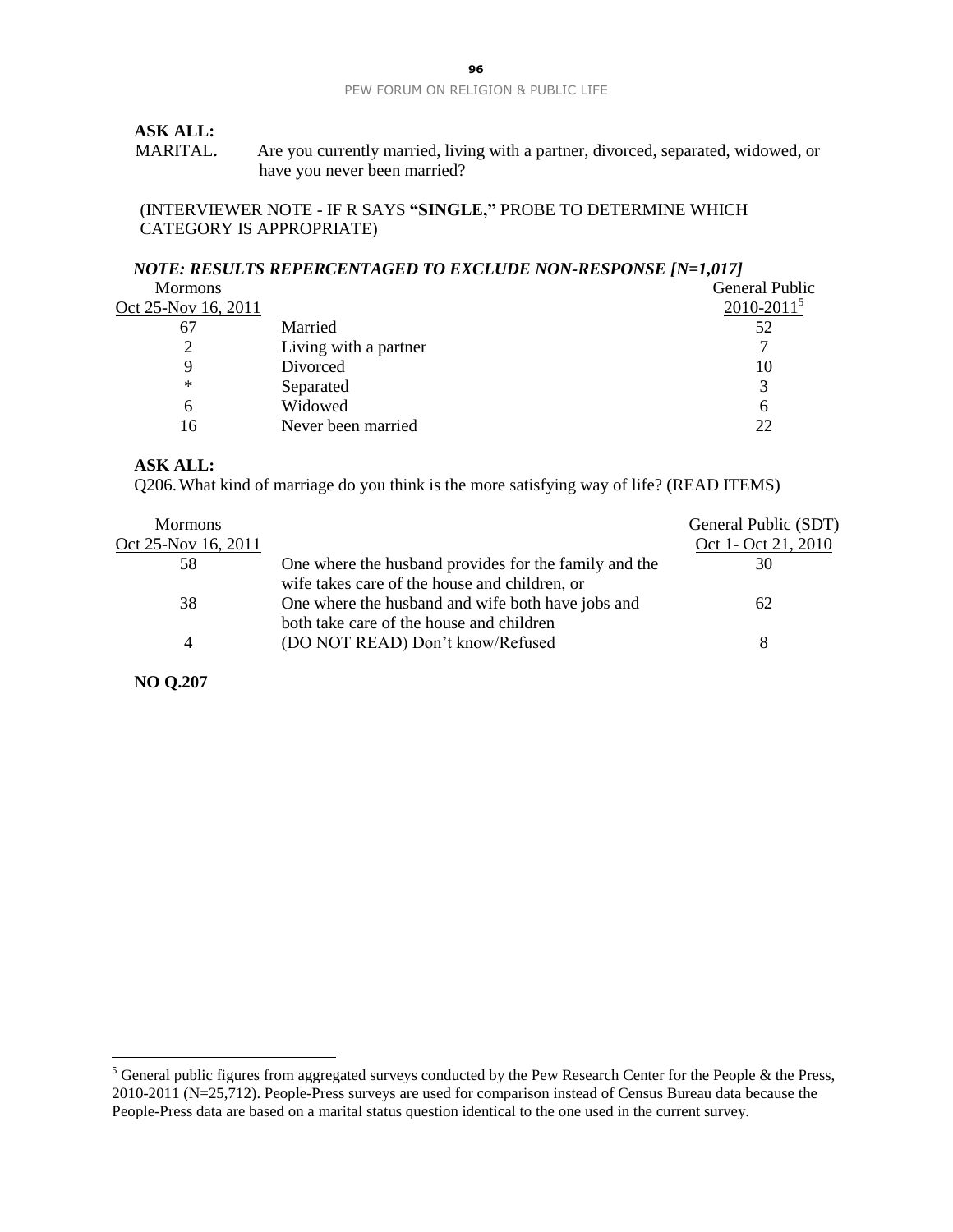## **(P.N. -RANDOMIZE ITEMS 'a' THROUGH 'g' ) (P.N. INSERT WORDING IN PARENTHESES FOR FIRST ITEM ONLY) ASK ALL:**

- Q208.(Do you personally believe that [INSERT ITEM] is morally acceptable, morally wrong, or is it not a moral issue?) And do you personally believe that [INSERT ITEM] is morally acceptable, morally wrong, or is it not a moral issue? How about [INSERT]? [READ IF NECESSARY: Do you personally believe that [INSERT] is morally acceptable, morally wrong, or is it not a moral issue?]
- a. Having an abortion

| <b>Mormons</b>      |                                    | General Public      |
|---------------------|------------------------------------|---------------------|
| Oct 25-Nov 16, 2011 |                                    | Aug 11-17, $2009^6$ |
| 4                   | Morally acceptable                 | 10                  |
| 74                  | Morally wrong                      | 52                  |
| Q                   | Not a moral issue                  | 25                  |
| 11                  | (DO NOT READ) Depends on situation | 8                   |
|                     | (DO NOT READ) Don't know/Refused   |                     |
|                     |                                    |                     |

## **NO ITEM b**

c. Divorce

 $\overline{a}$ 

| <b>Mormons</b>      |                                    | General Public               |
|---------------------|------------------------------------|------------------------------|
| Oct 25-Nov 16, 2011 |                                    | Aug 11-17, 2009 <sup>7</sup> |
| 16                  | Morally acceptable                 | 20                           |
| 25                  | Morally wrong                      | 29                           |
| 46                  | Not a moral issue                  | 40                           |
| 12                  | (DO NOT READ) Depends on situation | 6                            |
|                     | (DO NOT READ) Don't know/Refused   |                              |

d. Polygamy – having more than one wife

| <b>Mormons</b>      |                                    |
|---------------------|------------------------------------|
| Oct 25-Nov 16, 2011 |                                    |
|                     | Morally acceptable                 |
| 86                  | Morally wrong                      |
| 11                  | Not a moral issue                  |
|                     | (DO NOT READ) Depends on situation |

 $6$  The general public comparison comes from a slightly modified version of the question, which asked "Do you" personally believe that [INSERT] is morally acceptable, morally wrong, or is it not a moral issue? [IF NECESSARY]: And is [INSERT NEXT ITEM] morally acceptable, morally wrong, or is it not a moral issue?" For details, see:

[http://pewforum.org/uploadedfiles/Topics/Issues/Gay\\_Marriage\\_and\\_Homosexuality/samesexmarriagetopline09.pdf](http://pewforum.org/uploadedfiles/Topics/Issues/Gay_Marriage_and_Homosexuality/samesexmarriagetopline09.pdf) The general public comparison comes from a slightly modified version of the question, which asked "Do you" personally believe that [INSERT] is morally acceptable, morally wrong, or is it not a moral issue? [IF NECESSARY]: And is [INSERT NEXT ITEM] morally acceptable, morally wrong, or is it not a moral issue?" For details, see:

[http://pewforum.org/uploadedfiles/Topics/Issues/Gay\\_Marriage\\_and\\_Homosexuality/samesexmarriagetopline09.pdf](http://pewforum.org/uploadedfiles/Topics/Issues/Gay_Marriage_and_Homosexuality/samesexmarriagetopline09.pdf)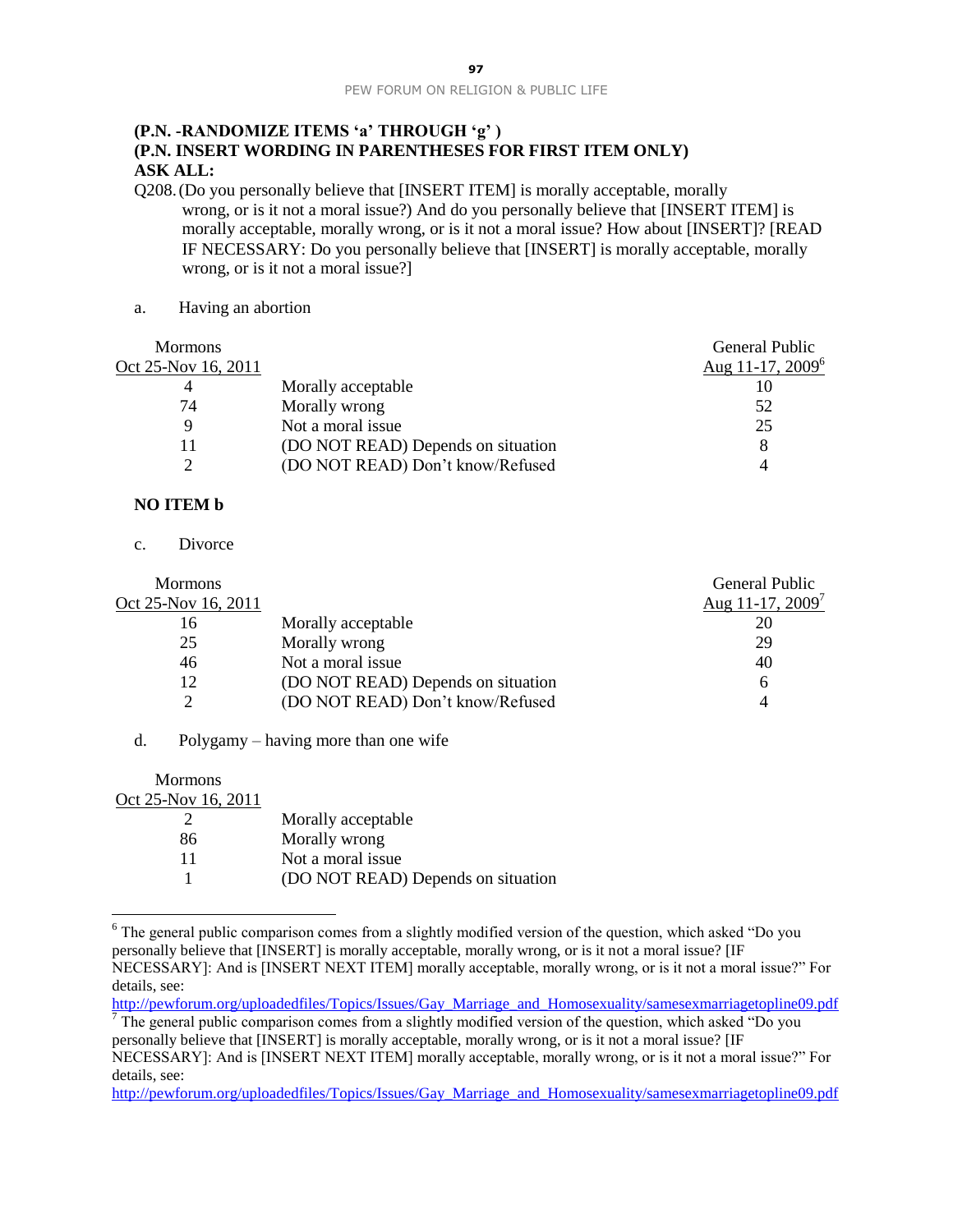## 1 (DO NOT READ) Don't know/Refused **Q.208 CONTINUED…**

#### **NO ITEM e**

#### f. Sex between unmarried adults

| <b>Mormons</b>      |                                    | General Public                  |
|---------------------|------------------------------------|---------------------------------|
| Oct 25-Nov 16, 2011 |                                    | Feb 1- Feb 5, 2006 <sup>8</sup> |
|                     | Morally acceptable                 |                                 |
| 79                  | Morally wrong                      | 35                              |
| 13                  | Not a moral issue                  | 37                              |
|                     | (DO NOT READ) Depends on situation |                                 |
|                     | (DO NOT READ) Don't know/Refused   |                                 |
|                     |                                    |                                 |

#### g. Drinking alcohol

 $\overline{a}$ 

|                                    | General Public               |
|------------------------------------|------------------------------|
|                                    | Aug 11-17, 2009 <sup>9</sup> |
| Morally acceptable                 |                              |
| Morally wrong                      | 15                           |
| Not a moral issue                  | 56                           |
| (DO NOT READ) Depends on situation | 6                            |
| (DO NOT READ) Don't know/Refused   | $\mathbf{\Omega}$            |
|                                    |                              |

[http://pewforum.org/uploadedfiles/Topics/Issues/Gay\\_Marriage\\_and\\_Homosexuality/samesexmarriagetopline09.pdf](http://pewforum.org/uploadedfiles/Topics/Issues/Gay_Marriage_and_Homosexuality/samesexmarriagetopline09.pdf)

<sup>&</sup>lt;sup>8</sup> The general public comparison comes from modified version of the question, which asked "Next, I'm going to read some behaviors. For each, please tell me whether you personally believe that it is morally acceptable, morally wrong, or is it not a moral issue. First, [INSERT] [IF NECCESARY]: Is [ITEM] morally acceptable, morally wrong, or is it not a moral issue?

<sup>9</sup> The general public comparison comes from a slightly modified version of the question, which asked "Do you personally believe that [INSERT] is morally acceptable, morally wrong, or is it not a moral issue? [IF NECESSARY]: And is [INSERT NEXT ITEM] morally acceptable, morally wrong, or is it not a moral issue?" For details, see: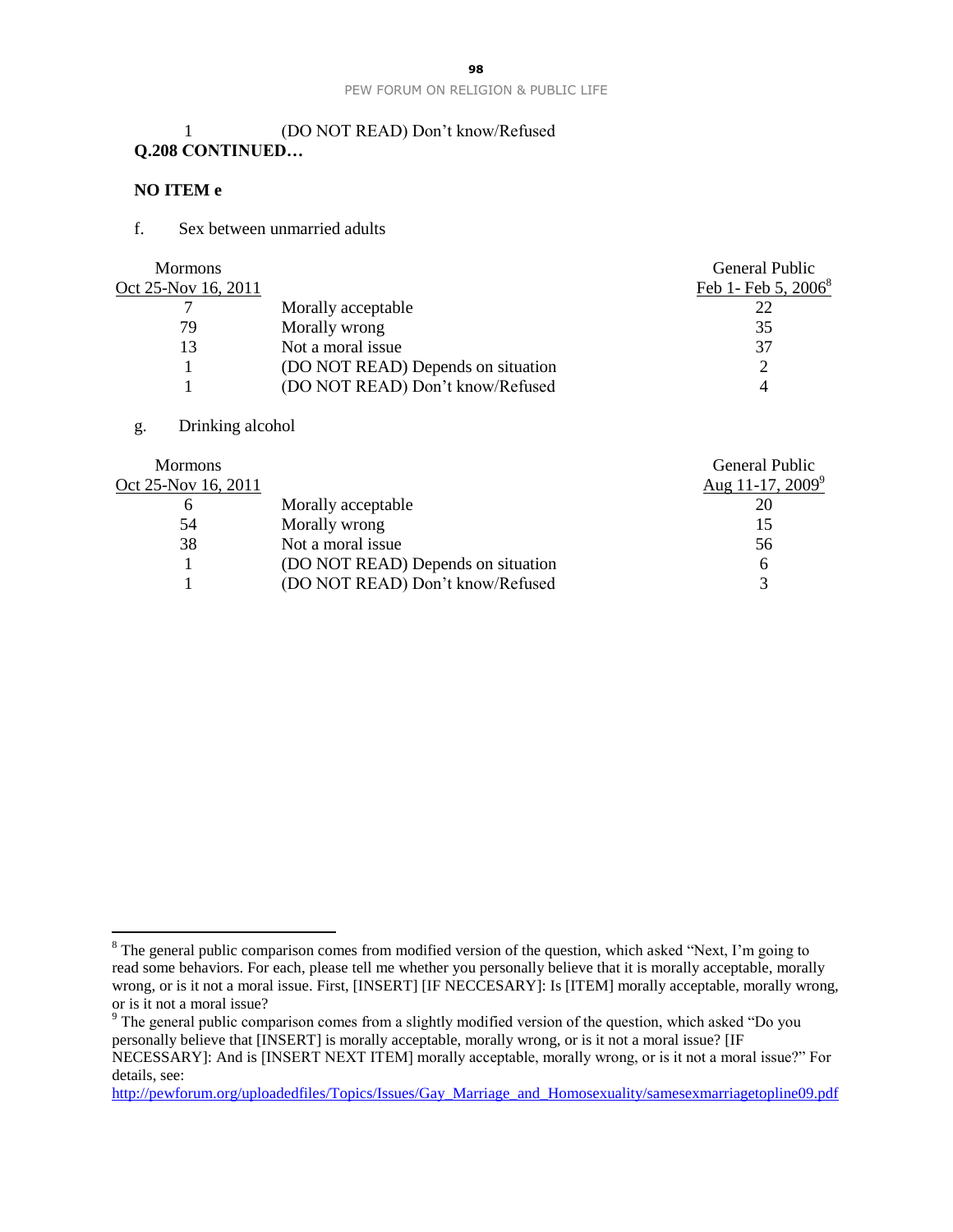#### **READ TO ALL:**

On another subject…

# **(P.N.- RANDOMIZE ITEMS 'a' through 'f')**

- **ASK ALL:**
- Q209.Just your impression, in the United States today, is there a lot of discrimination against [INSERT], or not? And in the United States today, is there a lot of discrimination against [INSERT], or not? How about [INSERT]? [IF NECESSARY: In the United States today is there a lot of discrimination against [INSERT], or not?]<sup>10</sup>
- a. Evangelical Christians

Mormons

| Oct 25-Nov 16, 2011 |                                       | Aug 11-17, 2009 |
|---------------------|---------------------------------------|-----------------|
| 10,                 | Yes, there is a lot of discrimination |                 |
| 70                  | No, not a lot of discrimination       | 56              |
|                     | (DO NOT READ) Don't know/Refused      |                 |

General Public

b. Muslims

| <b>Mormons</b>      |                                       | General Public  |
|---------------------|---------------------------------------|-----------------|
| Oct 25-Nov 16, 2011 |                                       | Aug 11-17, 2009 |
| 55                  | Yes, there is a lot of discrimination | 58              |
| 37                  | No, not a lot of discrimination       | 29              |
| $\Omega$            | (DO NOT READ) Don't know/Refused      | 13              |

#### c. Atheists, that is, people who don't believe in God

| <b>Mormons</b>      |                                       | General Public  |
|---------------------|---------------------------------------|-----------------|
| Oct 25-Nov 16, 2011 |                                       | Aug 11-17, 2009 |
|                     | Yes, there is a lot of discrimination | 26              |
| 79                  | No, not a lot of discrimination       | 59              |
|                     | (DO NOT READ) Don't know/Refused      | 14              |

#### d. Mormons

 $\overline{a}$ 

|                                       | General Public  |
|---------------------------------------|-----------------|
|                                       | Aug 11-17, 2009 |
| Yes, there is a lot of discrimination | 24              |
| No, not a lot of discrimination       | 56              |
| (DO NOT READ) Don't know/Refused      | 20              |
|                                       |                 |

 $10$  For general public comparisons, the wording for items following the first item asked about was "And is there a lot of discrimination against…"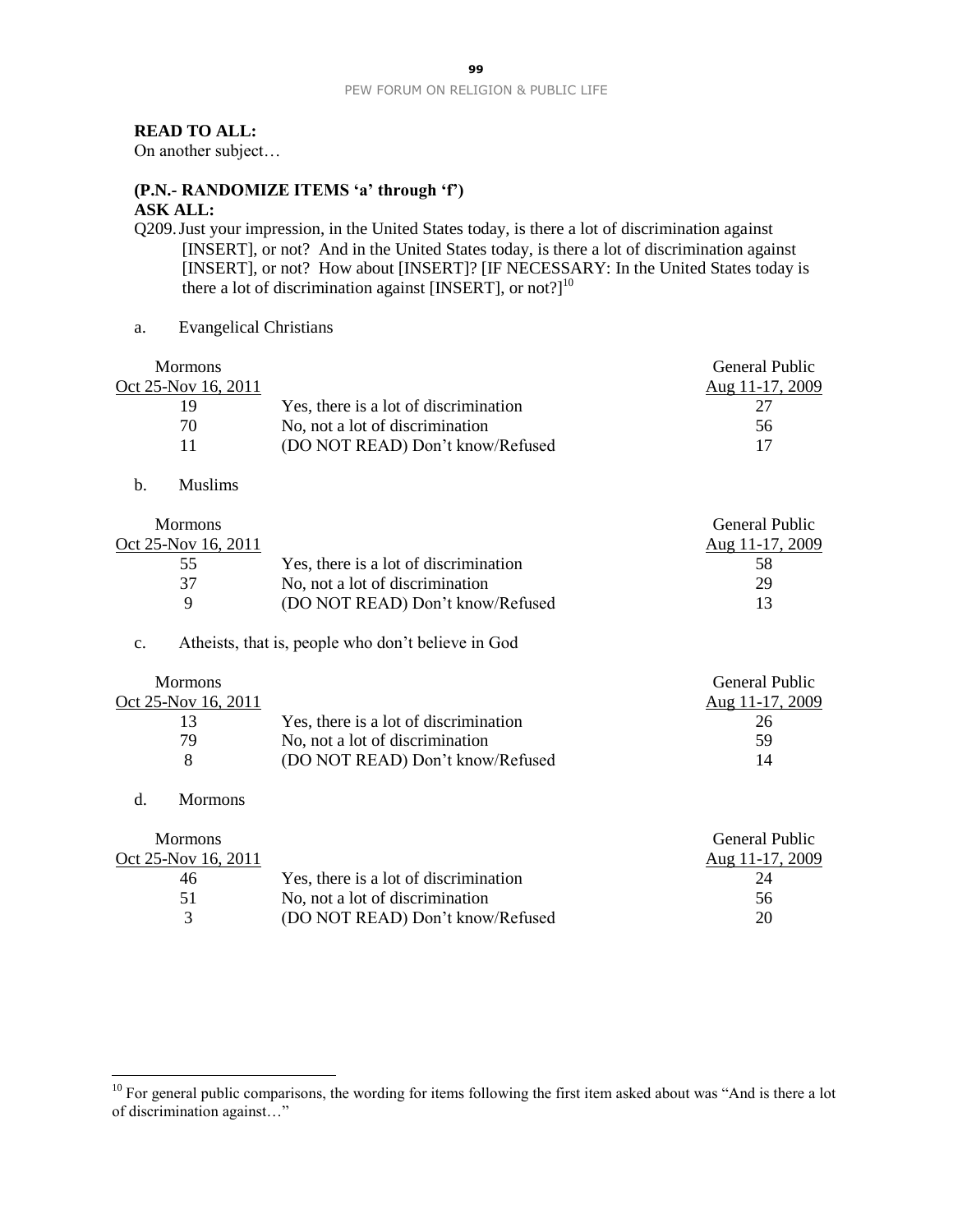# **Q.209 CONTINUED…**

e. Blacks

|                                       | General Public  |
|---------------------------------------|-----------------|
|                                       | Aug 11-17, 2009 |
| Yes, there is a lot of discrimination | 49              |
| No, not a lot of discrimination       | 46              |
| (DO NOT READ) Don't know/Refused      |                 |
|                                       |                 |

# f. Gays and lesbians

| <b>Mormons</b>      |                                       | General Public  |
|---------------------|---------------------------------------|-----------------|
| Oct 25-Nov 16, 2011 |                                       | Aug 11-17, 2009 |
| 59                  | Yes, there is a lot of discrimination | 64              |
| 35                  | No, not a lot of discrimination       | 30              |
| <sub>6</sub>        | (DO NOT READ) Don't know/Refused      | h               |

# **NO Q.210-Q.299**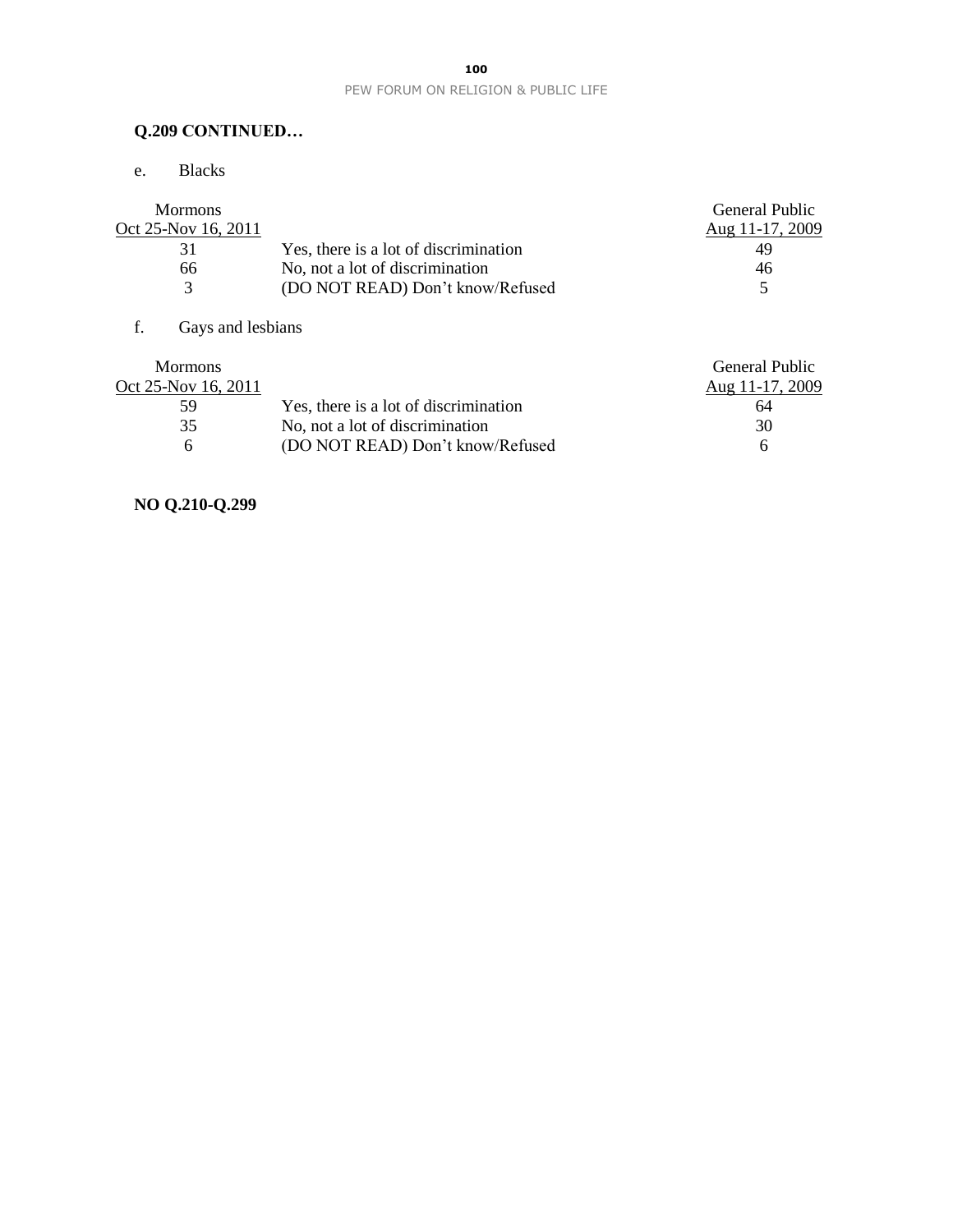## **IV. "Mormon Moment"**

## **READ TO ALL RESPONDENTS WHO HAVE NOT ALREADY BEEN TOLD THAT THIS IS A SURVEY OF MORMONS:**

Just to give you a little more background before we continue, the Pew Research Center conducts many surveys on religion and public life in the United States. Earlier, you mentioned that you are a Mormon, and we have some questions about the views and experiences of Mormons living in the United States. I think you will find these questions very interesting. First,

## **READ TO ALL RESPONDENTS WHO HAVE ALREADY BEEN TOLD THAT THIS IS A SURVEY OF MORMONS:**

Now I have some questions about the views and experiences of Mormons living in the United States.

(Topline continues on next page…)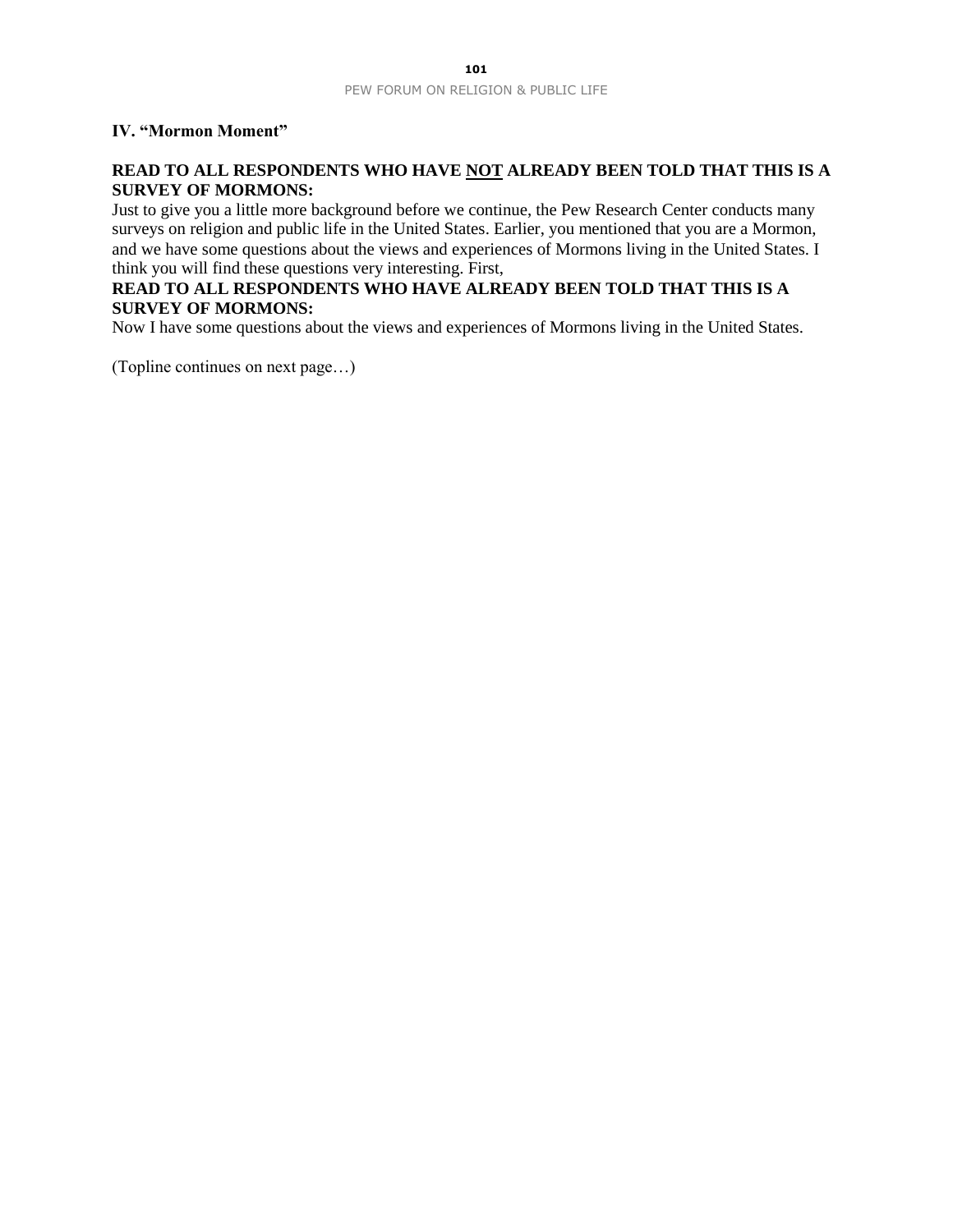#### **(P.N.-RANDOM HALF OF RESPONDENTS GET Q300 (HALF A), OTHER HALF GET Q301 (HALF B)):**

Q300.In your own words, what do you think are the most important problems facing Mormons living in the United States today?

#### **(INTERVIEWER NOTE – RECORD VERBATIM RESPONSE. RECORD UP TO THREE MENTIONS IN ORDER OF MENTION, BUT DO NOT PROBE FOR ADDITIONAL MENTIONS IF RESPONDENT ONLY PROVIDES 1 OR 2 RESPONSES.)**

(INTERVIEWER NOTE - IF RESPONDENT SAYS "none" OR INDICATES THERE ARE NO PROBLEMS, SOFT PROBE ONCE WITH "nothing in particular?" OR "there are no right or wrong answers…does anything come to mind?")

#### *NOTE: RESULTS BASED ON 513 RESPONDENTS WHO WERE ASKED Q.300. RESPONSES SUM TO MORE THAN 100 BECAUSE MULTIPLE RESPONSES WERE ACCEPTED* Mormons

Oct 25-Nov 16, 2011

| 56             | NET Misconceptions/discrimination, etc.                           |
|----------------|-------------------------------------------------------------------|
| 34             | Misconceptions about Mormonism                                    |
| 12             | Not seen as Christian                                             |
| 7              | Seen as cult/sect                                                 |
| 7              | Seen as polygamists                                               |
| 6              | Discrimination                                                    |
| 6              | Prejudice/bias/criticism/stigma/others judgmental                 |
| $\overline{4}$ | Acceptance/mistrust                                               |
| 6              | Moral issues/moral decline                                        |
| 6              | Family issues/decline of family                                   |
| 5              | Difficulty living up to religion's standards                      |
| 3              | Economy/jobs/finances                                             |
| $\mathfrak{Z}$ | Media/TV/Movies                                                   |
| $\mathfrak{Z}$ | Same problems as everyone                                         |
| $\overline{c}$ | Mormons not doing good job communicating w/others about Mormonism |
| $\frac{2}{2}$  | Outside pressures/influences                                      |
|                | Divorce/devaluing of marriage                                     |
| $\overline{2}$ | Pornography                                                       |
| 1              | Confusion caused by other groups claiming to be Mormon            |
|                | Government interference                                           |
| 1              | People not interested in learning about Mormonism                 |
|                | Defending/standing up for Mormonism                               |
| 12             | Other                                                             |
| 11             | None/no problems                                                  |
| 5              | Don't know/refused/unclear                                        |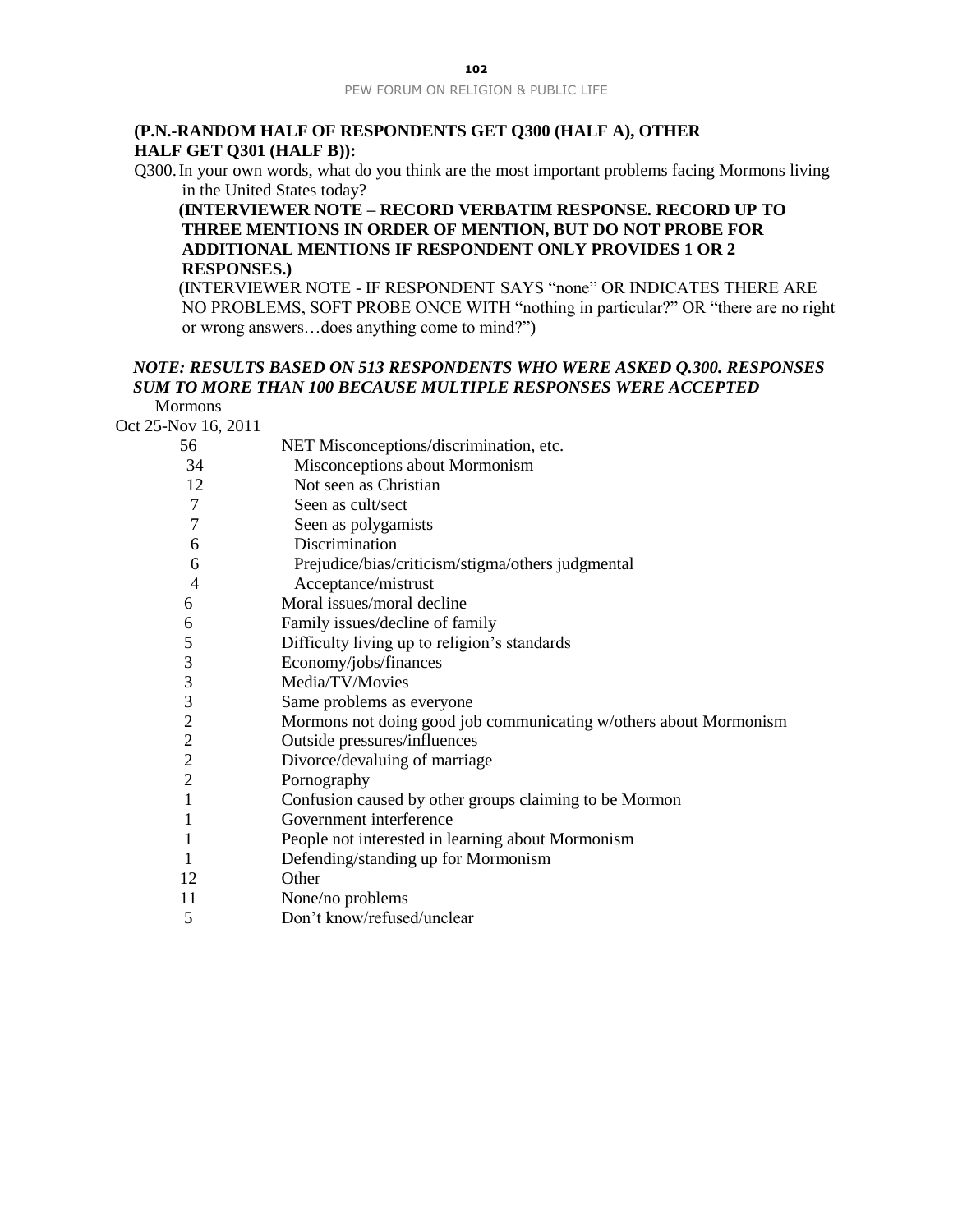## **(P.N.-RANDOM HALF OF RESPONDENTS GET Q300 (HALF A), OTHER HALF GET Q301 (HALF B)):**

Q301.Please tell me what one word best describes Mormons. Tell me just the one best word that comes to mind. (OPEN-END. PROBE ONCE IF RESPONDENT ANSWERS "DON'T KNOW." ACCEPT UP TO TWO RESPONSES, BUT DO NOT PROBE FOR SECOND RESPONSE)

## *NOTE: RESULTS BASED ON 506 RESPONDENTS WHO WERE ASKED Q.301. RESPONSES SUM TO MORE THAN 100 BECAUSE MULTIPLE RESPONSES WERE ACCEPTED*

Mormons

| тионнонз                   |                                   |
|----------------------------|-----------------------------------|
| <u>Oct 25-Nov 16, 2011</u> |                                   |
| 17                         | Christian/Christ-centered         |
| 12                         | Faith/Faithful                    |
| 11                         | Family/family values              |
| 5                          | Jesus/Jesus Christ/Christ         |
| 5                          | Honest/honesty/trustworthy        |
| $\overline{4}$             | Good                              |
| $\overline{4}$             | Caring/compassionate/kind         |
|                            | Happy/happiness/joy               |
| $\frac{3}{3}$              | Religious                         |
| $\frac{2}{2}$              | Commited/Commitment/Dedicated     |
|                            | Devout/Devoted                    |
| $\overline{c}$             | Hardworking/industrious           |
| $\overline{c}$             | Moral/morality/virtuous/righteous |
| $\overline{c}$             | Service/serving                   |
| $\overline{c}$             | Spiritual                         |
| $\overline{2}$             | Clean                             |
| 1                          | Love/loving                       |
| 1                          | Charity/charitable                |
| 1                          | Friendly                          |
| 1                          | Honor/honorable                   |
| 1                          | Accepting/tolerant                |
| 1                          | God                               |
| 1                          | Peculiar/different                |
| 16                         | Other word                        |
| $\overline{2}$             | None/Don't know                   |

#### **ASK ALL:**

Q302.How many of your close friends are Mormons? Would you say all of them, most of them, some of them, or hardly any of them?

Mormons Oct 25-Nov 16, 2011 All of them Most of them Some of them Hardly any of them (DO NOT READ) None of them (DO NOT READ) Don't know/Refused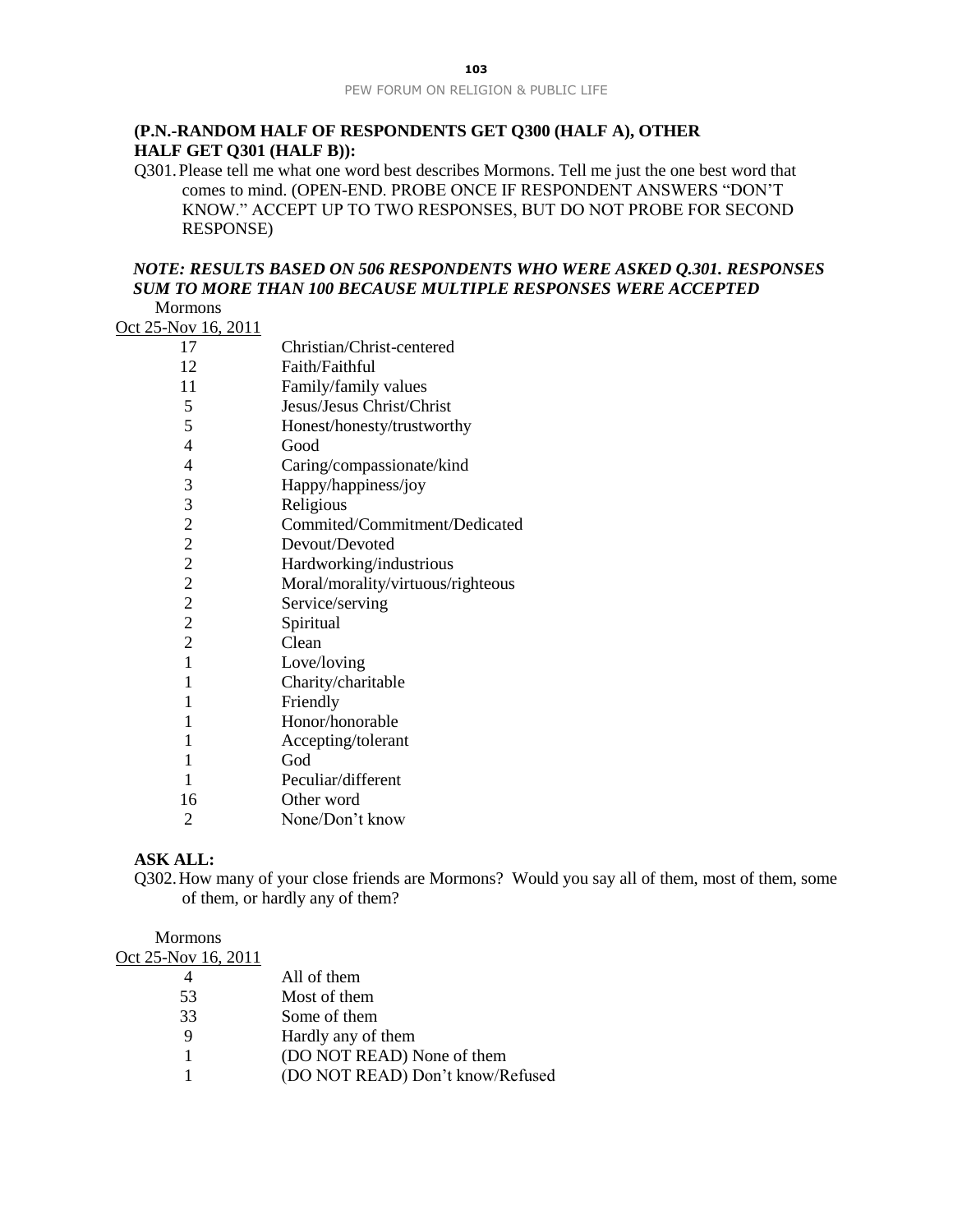#### **ASK ALL:**

Q303.How much do you think the American people as a whole know about the Mormon religion and its practices? (READ LIST)

Mormons

Oct 25-Nov 16, 2011

| $\overline{4}$ | A great deal                     |
|----------------|----------------------------------|
| 33             | Some                             |
| 58             | Not too much                     |
| $\overline{4}$ | Nothing at all                   |
|                | (DO NOT READ) Don't know/Refused |
|                |                                  |

## **(P.N.- RANDOMIZE Q.304 AND Q.305)**

#### **ASK ALL:**

Q304.Overall, would you say the way Mormons are portrayed in television and movies helps, hurts, or has no effect on society's image of Mormons in general?

Mormons

Oct 25-Nov 16, 2011

| 15 | Helps                            |
|----|----------------------------------|
| 54 | Hurts                            |
| 22 | No effect                        |
|    | (DO NOT READ) Depends            |
| -6 | (DO NOT READ) Don't know/Refused |

#### **(P.N.-RANDOMIZE Q.304 AND Q.305)**

#### **ASK ALL:**

Q305.Do you think that coverage of Mormons and Mormonism by American news organizations is generally fair or unfair?

Mormons

Oct 25-Nov 16, 2011

| 52 | Fair                             |
|----|----------------------------------|
| 38 | Unfair                           |
| -5 | (DO NOT READ) Depends            |
| -5 | (DO NOT READ) Don't know/Refused |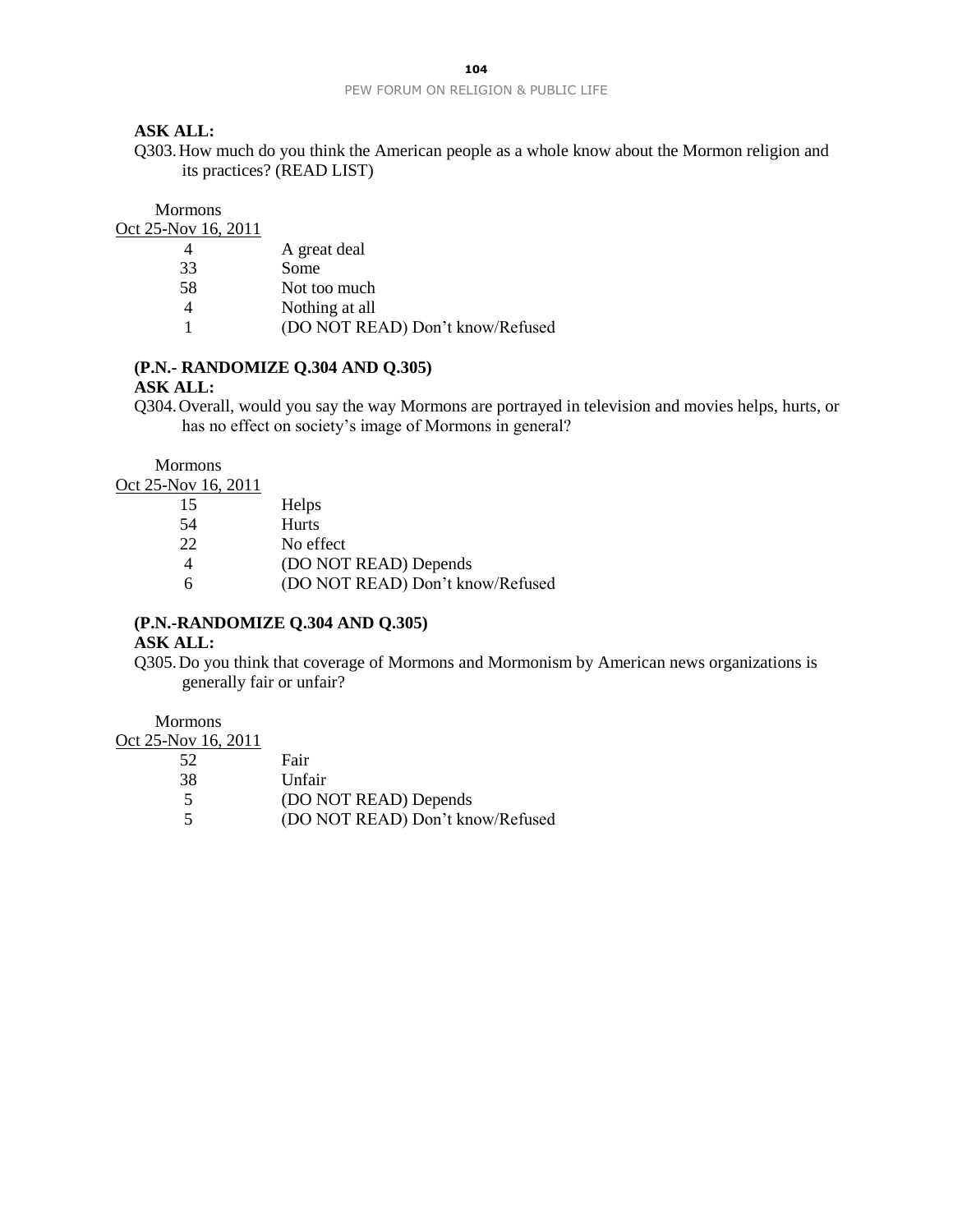#### **(P.N***.-* **RANDOMIZE a AND b)**

## **ASK ALL:**

Q306.Do you feel that [INSERT ITEM] is generally friendly, neutral, or unfriendly toward Mormons? How about [INSERT NEXT ITEM] – is [INSERT] generally friendly, neutral, or unfriendly toward Mormons?

a. The Democratic Party

Mormons

Oct 25-Nov 16, 2011

| 17 | Friendly                         |
|----|----------------------------------|
| 42 | Neutral                          |
| 30 | Unfriendly                       |
| 11 | (DO NOT READ) Don't know/Refused |

b. The Republican Party

Mormons

Oct 25-Nov 16, 2011

| 41<br>Neutral                          |  |
|----------------------------------------|--|
|                                        |  |
| 10<br>Unfriendly                       |  |
| (DO NOT READ) Don't know/Refused<br>10 |  |

#### **(P.N. – RANDOMIZE a AND b) ASK ALL:**

Q.307And do you feel that [INSERT ITEM] are generally friendly, neutral, or unfriendly toward Mormons? How about [INSERT NEXT ITEM] – are [INSERT] generally friendly, neutral, or unfriendly toward Mormons?

a. Evangelical Christians

Mormons

| Oct 25-Nov 16, 2011 |                                  |
|---------------------|----------------------------------|
| 18                  | Friendly                         |
| 21                  | Neutral                          |
| 50                  | Unfriendly                       |
|                     | (DO NOT READ) Don't know/Refused |

b. People who are not religious

Mormons

| Oct 25-Nov 16, 2011 |                                  |
|---------------------|----------------------------------|
| 23                  | Friendly                         |
| 50                  | Neutral                          |
| 22                  | Unfriendly                       |
| h                   | (DO NOT READ) Don't know/Refused |

**NO Q.308**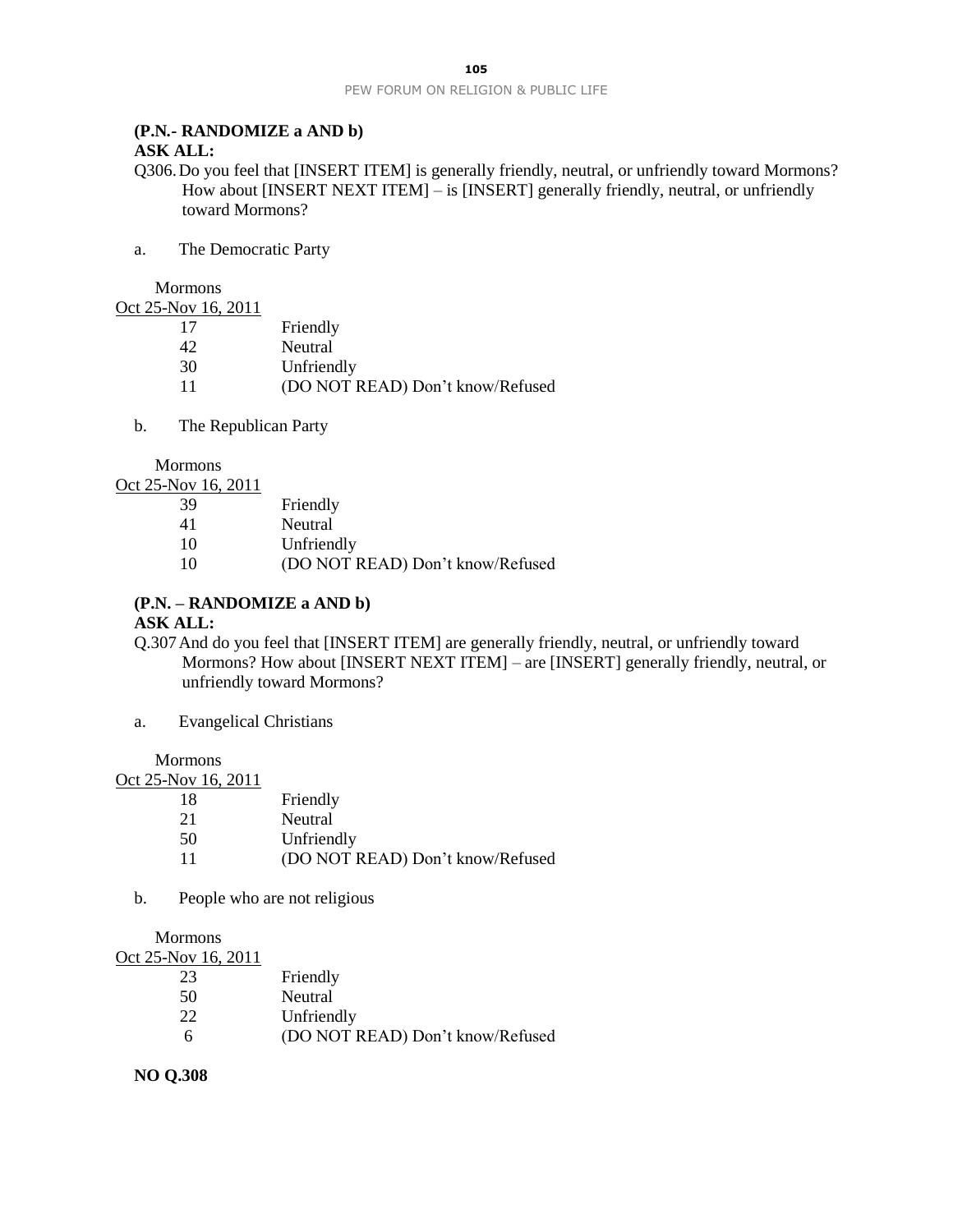## **ASK ALL:**

Q309.Do you think that the American people as a whole see Mormonism as part of mainstream American society, or don't you think so?

#### Mormons Oct 25-Nov 16, 2011

| -1907 10, 2011 |                                                                         |
|----------------|-------------------------------------------------------------------------|
| 28             | Yes, the American people as a whole see Mormonism as part of mainstream |
|                | American society                                                        |
| 68             | No, don't think so                                                      |
| ∗              | (DO NOT READ) Other/depends                                             |
| $\Delta$       | (DO NOT READ) Don't know/Refused                                        |
|                |                                                                         |

## **(P.N. – PLEASE RANDOMIZE: "MORE LIKELY/LESS LIKELY" AND MATCH IT TO ORDER OF RESPONSE OPTIONS)**

#### **ASK ALL:**

Q310.And do you think the American people as a whole are becoming (more likely) or (less likely) to see Mormonism as part of mainstream American society, or is this not changing very much?

Mormons

Oct 25-Nov 16, 2011

| More likely                      |
|----------------------------------|
| Less likely                      |
| Not changing very much           |
| (DO NOT READ) Don't know/Refused |
|                                  |

## **ASK ALL:**

Q311.And in your own view, do you think that the American people as a whole are ready to elect a Mormon as president, or not?

Mormons

#### Oct 25-Nov 16, 2011

- 56 Yes, the American people are ready to elect a Mormon as president 32 No, American people are not ready to elect a Mormon as president 3 (DO NOT READ) Other/depends<br>9 (DO NOT READ) Don't know/Re
	- 9 (DO NOT READ) Don't know/Refused

## **NO Q.312-Q.404**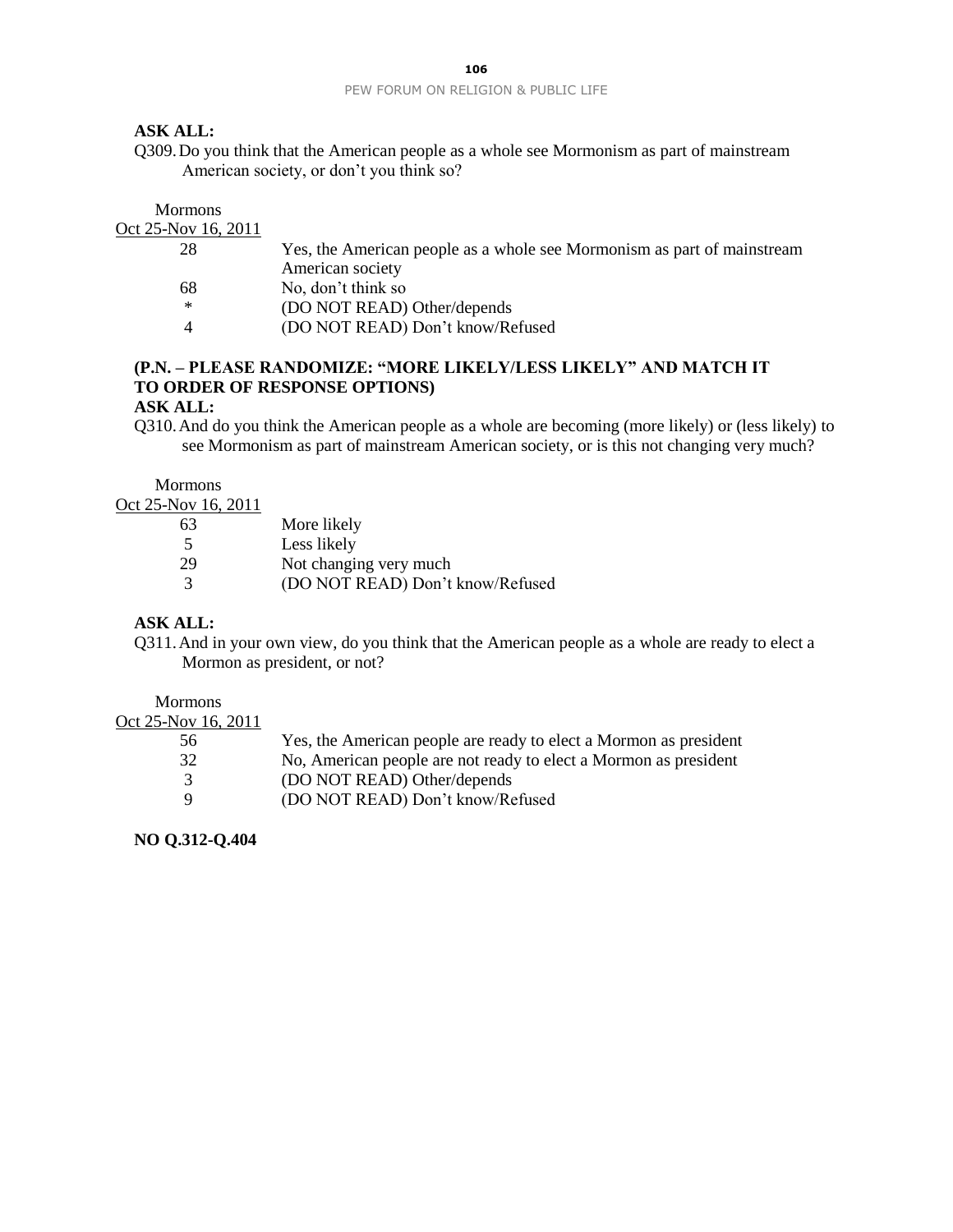#### **V. Religious Beliefs and Practices**

## **READ TO ALL:**

Thinking about your own religious beliefs and practices...

## **(P.N. CREATE 'LDSFILL' VARIABLE TO BE USED FOR INSERTING LDS SPECIFIC LANGUAGE IN SUBSEQUENT QUESTIONS: IF RELIGb=1 "The Church of Jesus Christ of Latter-day Saints," LDSFILL=1; FOR ALL OTHERS, LDSFILL=2)**

#### **ASK ALL:**

ATTEND**.** Aside from weddings and funerals, how often do you attend religious services…more than once a week, once a week, once or twice a month, a few times a year, seldom, or never?

|                     |                                  | General Public (Forum Religious |
|---------------------|----------------------------------|---------------------------------|
| <b>Mormons</b>      |                                  | Landscape Survey)               |
| Oct 25-Nov 16, 2011 |                                  | May 8-Aug 13, 2007              |
| 30                  | More than once a week            | 15                              |
| 47                  | Once a week                      | 24                              |
| 9                   | Once or twice a month            | 15                              |
| 6                   | A few times a year               | 18                              |
|                     | Seldom                           | 16                              |
| 3                   | Never                            | 11                              |
| ∗                   | (DO NOT READ) Don't know/Refused |                                 |

### **ASK ALL:**

Q405.How important is religion in your life – very important, somewhat important, not too important, or not at all important?

|                     |                                  | General Public (Forum Religious |
|---------------------|----------------------------------|---------------------------------|
| <b>Mormons</b>      |                                  | Landscape Survey)               |
| Oct 25-Nov 16, 2011 |                                  | May 8-Aug 13, 2007              |
| 82                  | Very important                   | 56                              |
| 13                  | Somewhat important               | 26                              |
|                     | Not too important                | Q                               |
|                     | Not at all important             |                                 |
| ∗                   | (DO NOT READ) Don't know/Refused |                                 |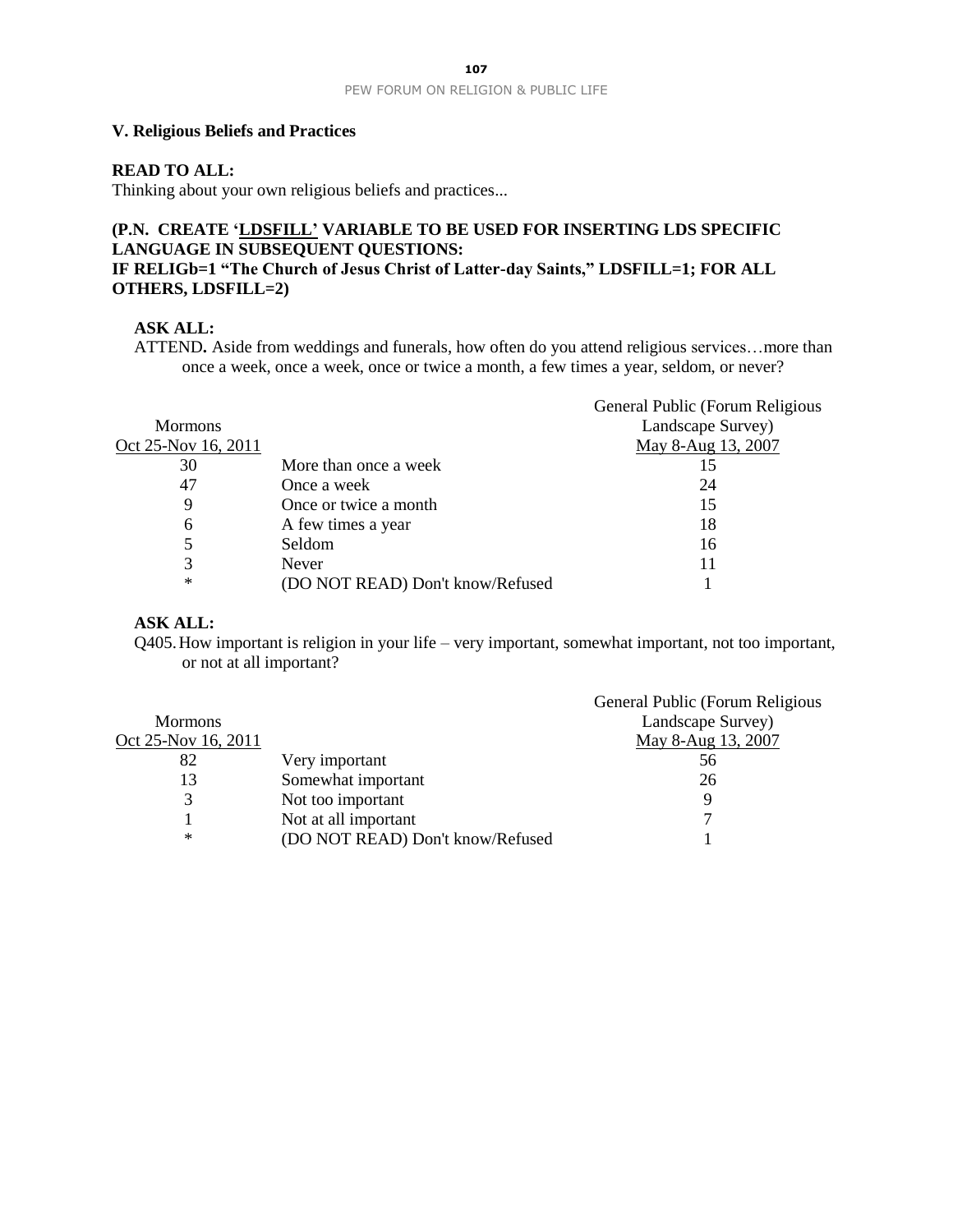## **(P.N.-IF LDSFILL =1 INSERT "**the LDS Church**" IF LDSFILL =2 INSERT "**the Mormon Church**") ASK ALL:**

Q406.How active are you in (the LDS Church/ the Mormon Church)? Would you say you are (READ LIST)?

Mormons Oct 25-Nov 16, 2011

| Very active                      |
|----------------------------------|
| Somewhat active                  |
| Not too active                   |
| Not at all active                |
| (DO NOT READ) Don't know/Refused |
|                                  |

**NO Q.407**

# **(P.N.-RANDOMIZE '1' and '2')**

**ASK ALL:**

Q408.Which statement comes closer to your own views – even if neither is exactly right?

Mormons

| Oct 25-Nov 16, 2011 |  |  |
|---------------------|--|--|
|                     |  |  |

| -8     | The book of Mormon was WRITTEN by Joseph Smith, or                |
|--------|-------------------------------------------------------------------|
| 91     | The book of Mormon was written by ancient prophets and TRANSLATED |
|        | by Joseph Smith                                                   |
| $\ast$ | (DO NOT READ) Other/neither/both equally                          |
| -1     | (DO NOT READ) Don't know/Refused                                  |

#### **(P.N. RANDOMIZE ITEMS 'A' THROUGH 'G')**

## **(P.N.-IF LDSFILL =1 INSERT "**the LDS Church" **FOR ITEM c AND e; IF LDSFILL=2 INSERT "**the Mormon Church" **FOR ITEM c AND e) ASK ALL:**

Q409.Which, if any, of the following do you believe in? Do you believe [INSERT]

a. that Jesus rose from the dead, or not?

| <b>Mormons</b>      |                                  | General Public  |
|---------------------|----------------------------------|-----------------|
| Oct 25-Nov 16, 2011 |                                  | Mar 17-21, 2004 |
| 98                  | Yes                              |                 |
|                     | No                               |                 |
|                     | (DO NOT READ) Don't know/Refused |                 |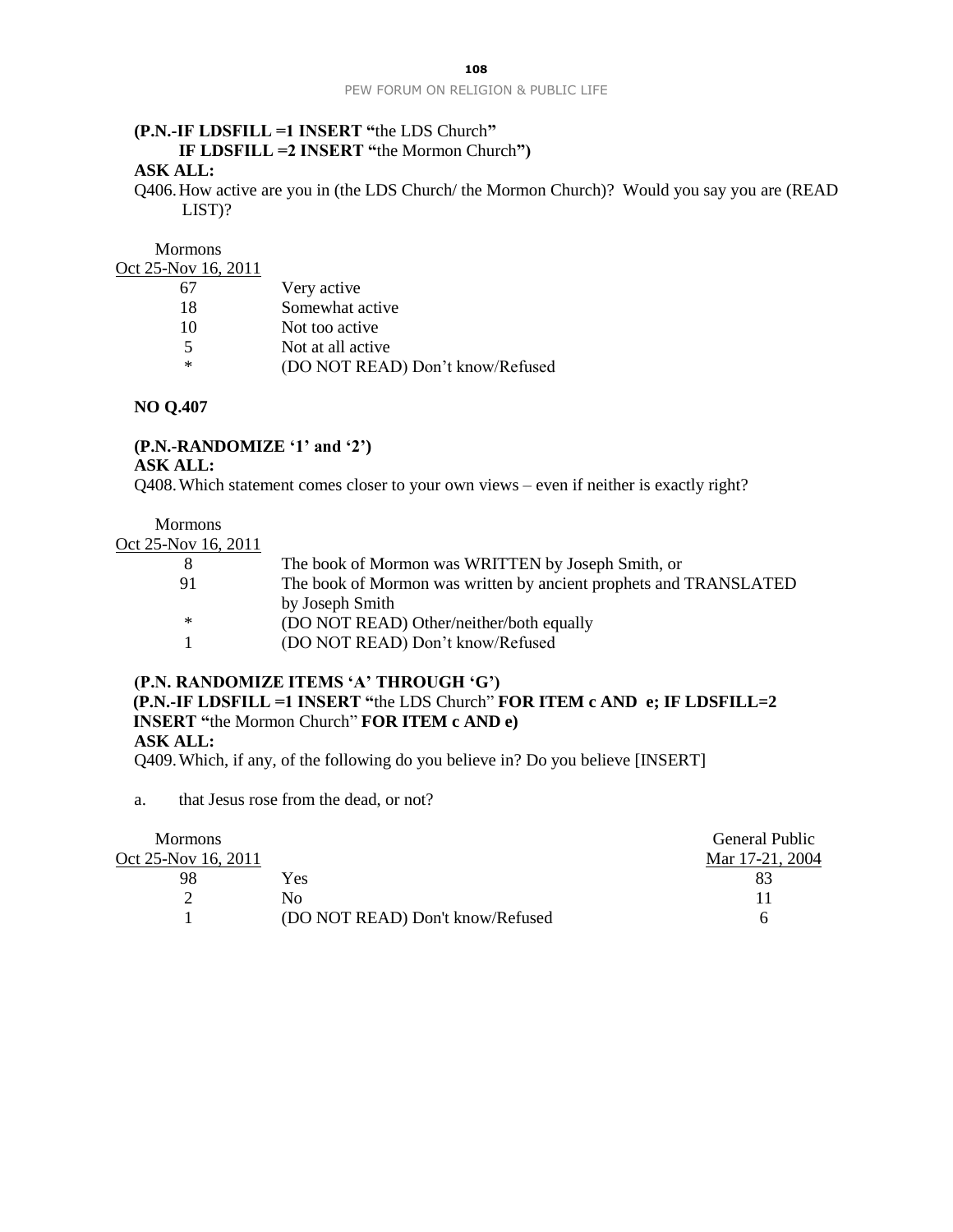#### **Q.409 CONTINUED…**

b. that God the father and Jesus Christ are separate, physical beings, or not?

Mormons Oct 25-Nov 16, 2011 94 Yes 5 No 1 (DO NOT READ) Don't know/Refused

c. that the president of (the LDS Church/ the Mormon Church) is a prophet of God, or not?

Mormons Oct 25

| 25-Nov 16, 2011 |                                  |
|-----------------|----------------------------------|
| 94              | Yes                              |
|                 | Nο                               |
|                 | (DO NOT READ) Don't know/Refused |

d. that families can be bound together eternally in Temple ceremonies, or not?

Mormons Oct 25-Nov 16, 2011

| 5-NOV 10, 2011 |                                  |
|----------------|----------------------------------|
| 95             | Yes                              |
|                | Nο                               |
|                | (DO NOT READ) Don't know/Refused |
|                |                                  |

e. that women who are dedicated members of (the LDS Church/the Mormon Church) should be ordained to the priesthood, or not?

Mormons

 $\overline{a}$ 

| Oct 25-Nov 16, 2011 |                                  |
|---------------------|----------------------------------|
|                     | Yes                              |
| 87                  | Nο                               |
|                     | (DO NOT READ) Don't know/Refused |

f. in yoga, not just as exercise, but as a spiritual practice, or not?

|                                  | General Public                |
|----------------------------------|-------------------------------|
|                                  | Aug 20-27, 2009 <sup>11</sup> |
| Yes                              |                               |
| Nο                               | 70                            |
| (DO NOT READ) Don't know/Refused |                               |
|                                  |                               |

<sup>&</sup>lt;sup>11</sup> The general public survey in August 2009 did not include the "or not" clause at the end of the question.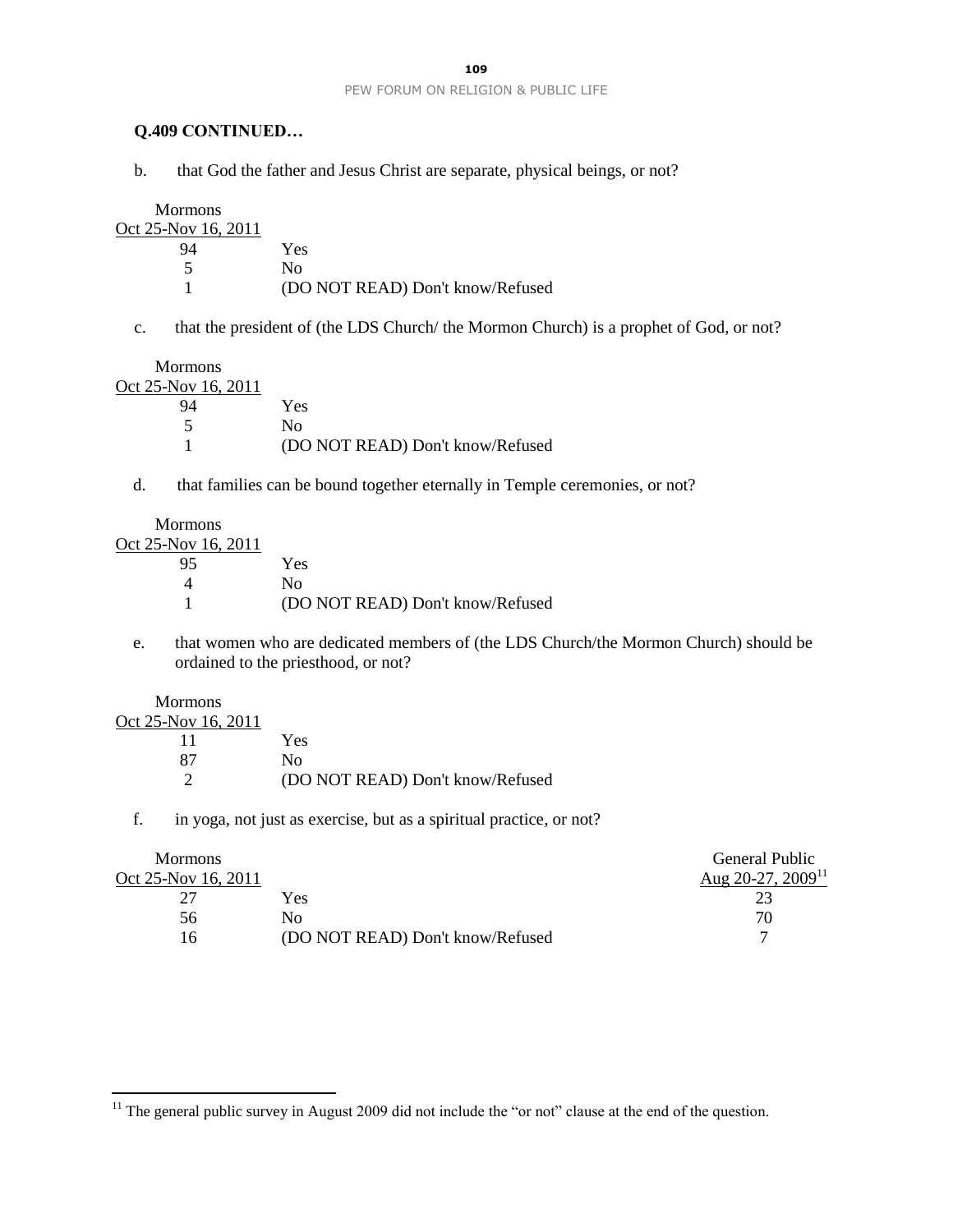## **Q.409 CONTINUED…**

g. in reincarnation, that people will be reborn in this world again and again, or not?

| <b>Mormons</b>      |                                  | General Public                |
|---------------------|----------------------------------|-------------------------------|
| Oct 25-Nov 16, 2011 |                                  | Aug 20-27, 2009 <sup>12</sup> |
|                     | Yes                              |                               |
|                     | N٥                               | 69                            |
|                     | (DO NOT READ) Don't know/Refused | n                             |

## **(P.N. RANDOMIZE ITEMS '1' AND '2') (P.N.-IF LDSFILL =1 INSERT "**LDS Church**" IF LDSFILL =2 INSERT "**Mormon Church**")**

#### **ASK ALL:**

Q410.Which statement comes closer to your own views – even if neither is exactly right?

Mormons

 $\overline{a}$ 

Oct 25-Nov 16, 2011

| 22 | Some teachings of the (LDS Church/Mormon Church) are hard for me to      |
|----|--------------------------------------------------------------------------|
|    | believe or                                                               |
| 77 | I believe wholeheartedly in all the teachings of the (LDS Church/Mormon) |
|    | Church)                                                                  |
| ∗  | (DO NOT READ) Neither/both equally                                       |
| ∗  | (DO NOT READ) Don't know/Refused                                         |

 $12$  The general public survey in August 2009 did not include the "or not" clause at the end of the question.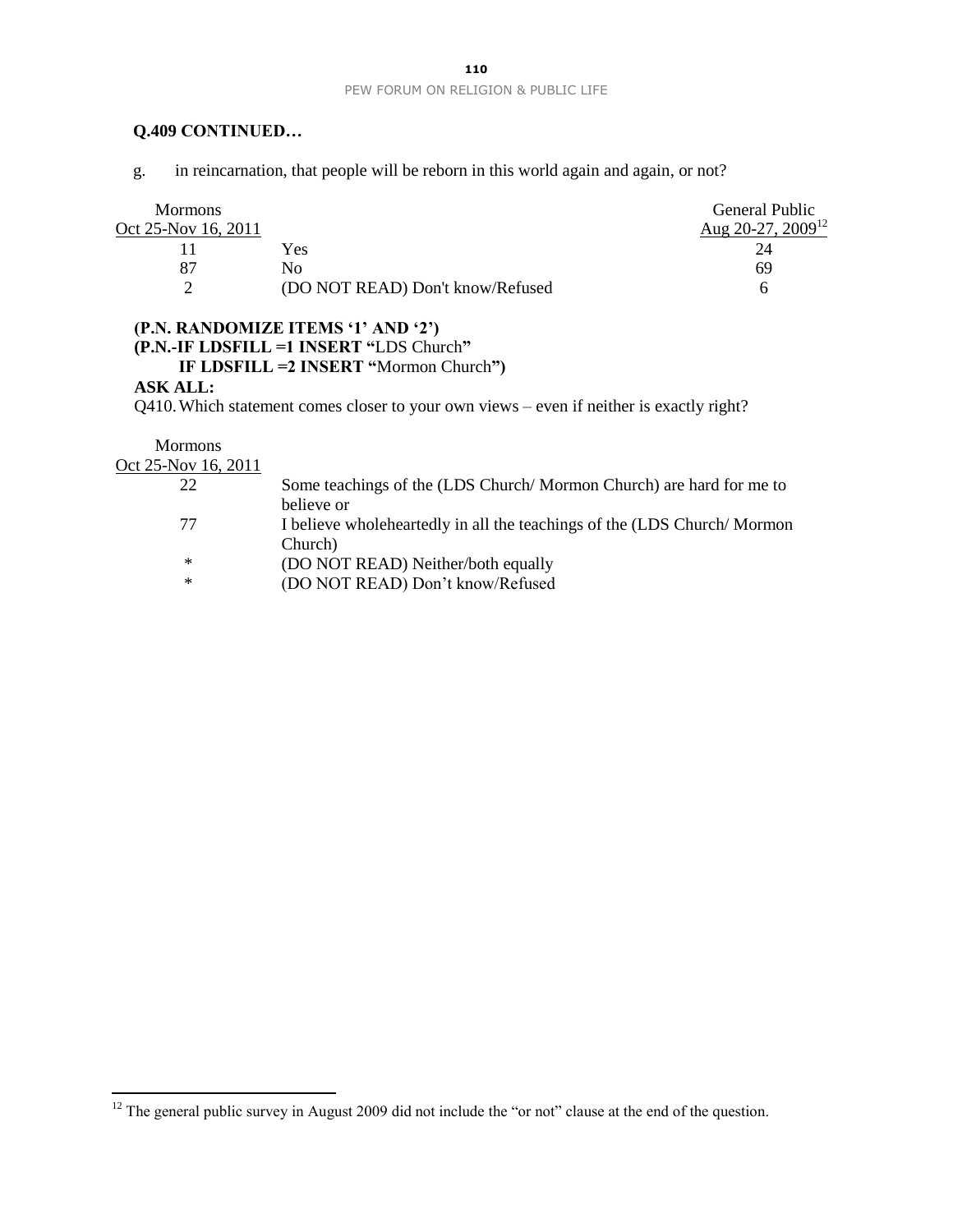# **(P.N. RANDOMIZE ITEMS 'A' THROUGH 'G')**

## **ASK ALL:**

Q411.In your own view, how important is each of the following for being a good Mormon. First, is [INSERT] essential for being a good Mormon, important but not essential, not too important, or not at all important for being a good Mormon? And is [INSERT] essential for being a good Mormon, important but not essential, not too important, or not at all important for being a good Mormon? Next, how about [INSERT]?

[IF NECESSARY: Is that essential, important but not essential, not too important, or not at all important for being a good Mormon?]

INTERVIEWER INSTRUCTION: IF R SAYS "IMPORTANT" OR "VERY IMPORTANT" PROBE TO DISCERN WHETHER THAT IS "ESSENTIAL" OR "IMPORTANT BUT NOT ESSENTIAL." DO THIS FOR AT LEAST THE FIRST TWO TIMES THAT R SAYS "IMPORTANT" OR "VERY IMPORTANT."

a. Believing that Joseph Smith actually saw God the Father and Jesus Christ

Mormons

Oct 25-Nov 16, 2011

| (DO NOT READ) Don't know/refused |
|----------------------------------|
|                                  |

## **NO ITEM b**

c. Not drinking coffee and tea

Mormons

Oct 25-Nov 16, 2011

| 49 | Essential                        |
|----|----------------------------------|
| 32 | Important but not essential      |
| 11 | Not too important                |
| -6 | Not at all important             |
|    | (DO NOT READ) Don't know/refused |

## **NO ITEM d**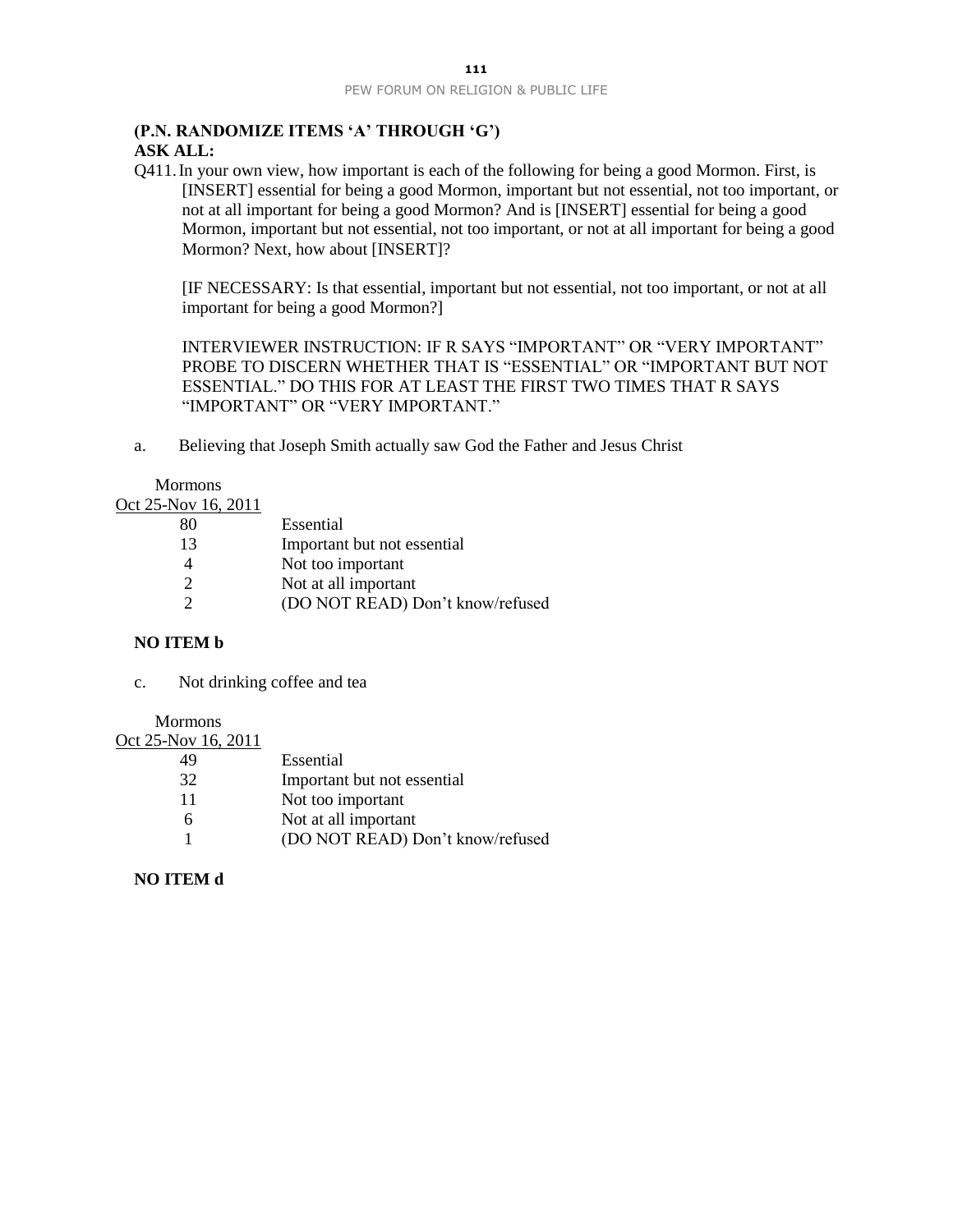# **Q.411 CONTINUED…**

e. Working to help the poor and needy

Mormons

| Oct 25-Nov 16, 2011 |                                  |
|---------------------|----------------------------------|
| 73                  | Essential                        |
| 24                  | Important but not essential      |
| 2                   | Not too important                |
| ∗                   | Not at all important             |
| $\ast$              | (DO NOT READ) Don't know/refused |
|                     |                                  |

f. Having regular family home evenings or family nights

Mormons Oct 25-Nov 16, 2011

| 101 TU, 2011 |                                  |
|--------------|----------------------------------|
| -51          | Essential                        |
| 45           | Important but not essential      |
| 3            | Not too important                |
|              | Not at all important             |
| $\ast$       | (DO NOT READ) Don't know/refused |
|              |                                  |

g. Not watching R-rated movies

Mormons

Oct 25-Nov 16, 2011

| 32 | Essential                        |
|----|----------------------------------|
| 47 | Important but not essential      |
| 14 | Not too important                |
| -5 | Not at all important             |
|    | (DO NOT READ) Don't know/refused |

## **ASK ALL:**

Q412.People practice their religion in different ways. Outside of attending religious services, do you pray several times a day, once a day, a few times a week, once a week, a few times a month, seldom, or never?

|                     |                                  | General Public (Forum Religious |
|---------------------|----------------------------------|---------------------------------|
| <b>Mormons</b>      |                                  | Landscape Survey)               |
| Oct 25-Nov 16, 2011 |                                  | May 8-Aug 13, 2007              |
| 64                  | Several times a day              | 38                              |
| 19                  | Once a day                       | 20                              |
| 8                   | A few times a week               | 14                              |
|                     | Once a week                      | 3                               |
|                     | A few times a month              | 6                               |
| 4                   | Seldom                           |                                 |
|                     | <b>Never</b>                     |                                 |
|                     | (DO NOT READ) Don't know-Refused |                                 |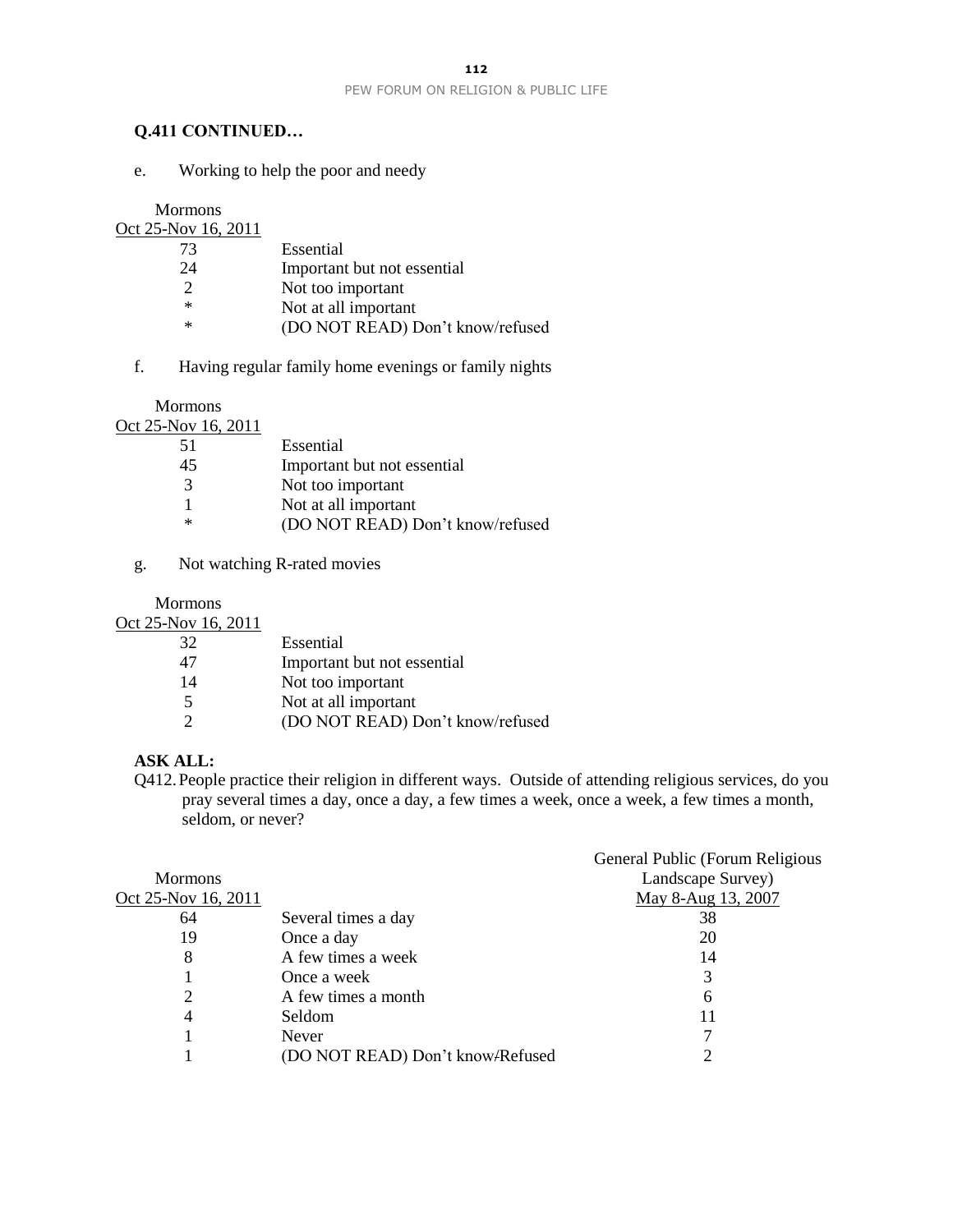# **(P.N.-IF LDSFILL =1 INSERT "**LDS Church**" IF LDSFILL =2 INSERT "**Mormon Church**")**

# **ASK ALL:**

Q413.Have you served a full-time proselyting (pronounced: PROSS-uh-light-ing) mission for the (LDS Church/ Mormon Church), or not?

**Mormons** 

Oct 25-Nov 16, 2011

| 27  | Yes                              |
|-----|----------------------------------|
| 73  | Nο                               |
| - * | (DO NOT READ) Don't know/refused |

## **(P.N. RANDOMIZE ITEMS 'A' THROUGH 'C') (P.N. DISPLAY RESPONSE OPTION 5 ONLY FOR ITEM b) ASK IF Q.413=1 'SERVED A MISSION'**

Q414.How valuable would you say your missionary work was in terms of [INSERT]? Very valuable, somewhat valuable, not too valuable or not at all valuable? And how valuable was it in terms of [INSERT]?

[REPEAT AS NECESSARY: Very valuable, somewhat valuable, not too valuable or not at all valuable?]

a. helping you to grow in your own faith

#### **BASED ON THOSE WHO HAVE SERVED A FULL-TIME PROSELYTING MISSION [N=321]** Mormons

Oct 25-Nov 16, 2011

| 92       | Very valuable                    |
|----------|----------------------------------|
| -7       | Somewhat valuable                |
| $\ast$   | Not too valuable                 |
| $\theta$ | Not at all valuable              |
|          | (DO NOT READ) Don't know/refused |
|          |                                  |

b. preparing you to be successful in a job or career

## *BASED ON THOSE WHO HAVE SERVED A FULL-TIME PROSELYTING MISSION [N=321]* Mormons

Oct 25-Nov 16, 2011

| -80 | Very valuable                                                            |
|-----|--------------------------------------------------------------------------|
| 12  | Somewhat valuable                                                        |
|     | Not too valuable                                                         |
|     | Not at all valuable                                                      |
|     | (DO NOT READ) Not applicable/did not have career or served mission after |
|     | career                                                                   |
|     | (DO NOT READ) Don't know/refused                                         |
|     |                                                                          |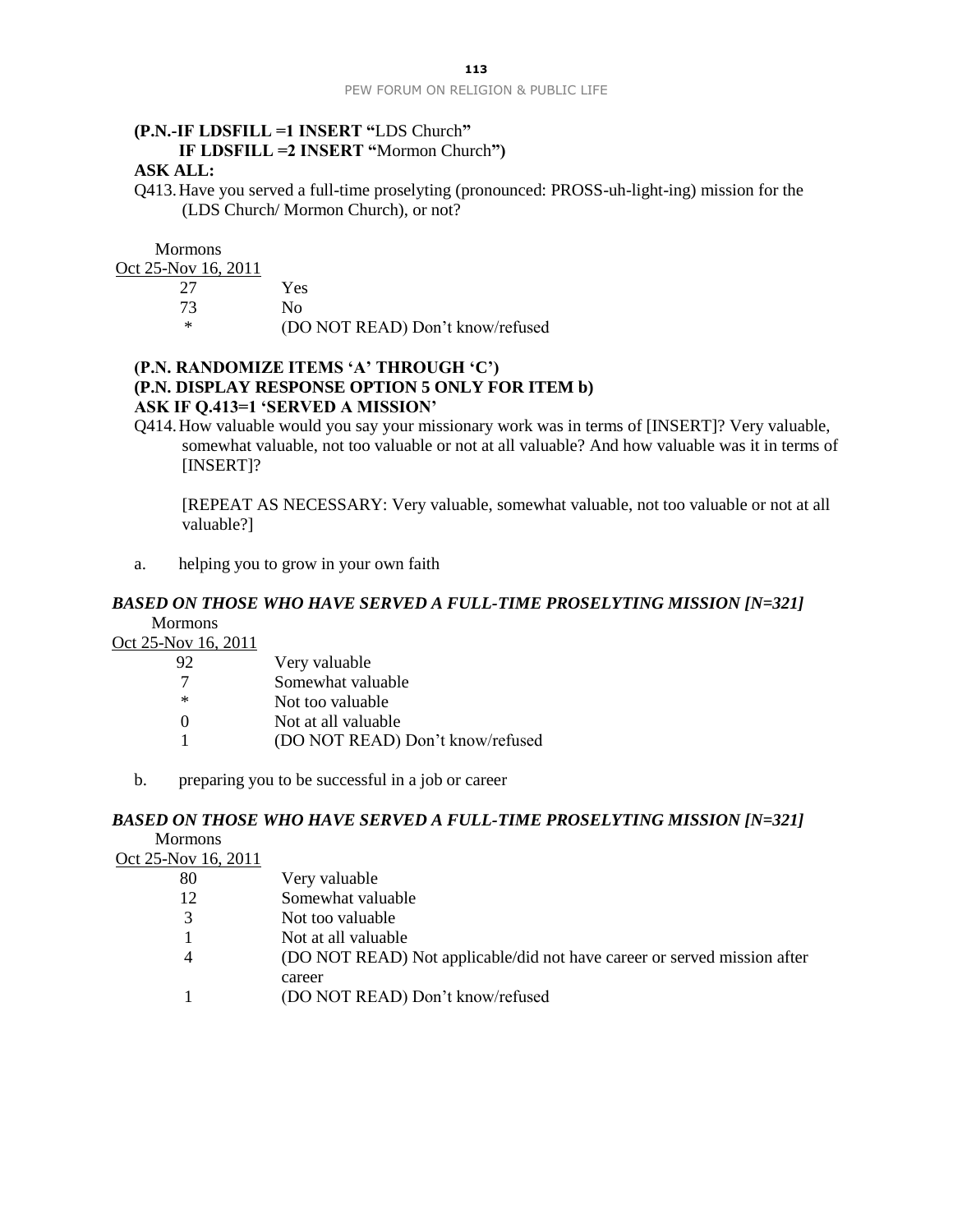#### **Q.414 CONTINUED…**

c. gaining converts to the Mormon faith

#### *BASED ON THOSE WHO HAVE SERVED A FULL-TIME PROSELYTING MISSION [N=321]* **Mormons**

Oct 25-Nov 16, 2011

| 56  | Very valuable                    |
|-----|----------------------------------|
| 36  | Somewhat valuable                |
| 6   | Not too valuable                 |
| $*$ | Not at all valuable              |
|     | (DO NOT READ) Don't know/refused |
|     |                                  |

## **NO Q.415**

**(P.N.-IF LDSFILL =1 INSERT "**LDS Church**" IF LDSFILL =2 INSERT "**Mormon Church**")**

#### **ASK ALL:**

Q416.Do you pay tithing, that is donate 10% or more of your income to the (LDS Church/Mormon Church), or don't you do this?

Mormons

## Oct 25-Nov 16, 2011

| 79           | Yes, pay tithing                                         |
|--------------|----------------------------------------------------------|
| 19           | No, do not pay tithing                                   |
| $\mathbf{1}$ | (DO NOT READ) Donate money to church, but not a full 10% |
| -1           | (DO NOT READ) Don't know/refused                         |

#### **ASK ALL:**

Q417.Do you keep a supply of food in storage, to have available in case of emergencies or disasters, or don't you do this?

Mormons

| Yes, keep a supply of food in storage |
|---------------------------------------|
| No, don't do this                     |
| (DO NOT READ) Don't know/refused      |
|                                       |

## **ASK IF Q.417=1 'KEEPS A SUPPLY OF FOOD IN STORAGE':**

Q418.About how much food do you keep in storage? Would you say (READ LIST)?

month's worth

## *BASED ON THOSE WHO KEEP A SUPPLY OF FOOD IN STORAGE [N=882]*

| <b>Mormons</b>      |                            |
|---------------------|----------------------------|
| Oct 25-Nov 16, 2011 |                            |
| 28                  | Less than three month's wo |
| 28                  | About three month's worth  |
|                     |                            |

- 42 More than three month's worth
- 2 (DO NOT READ) Don't know/refused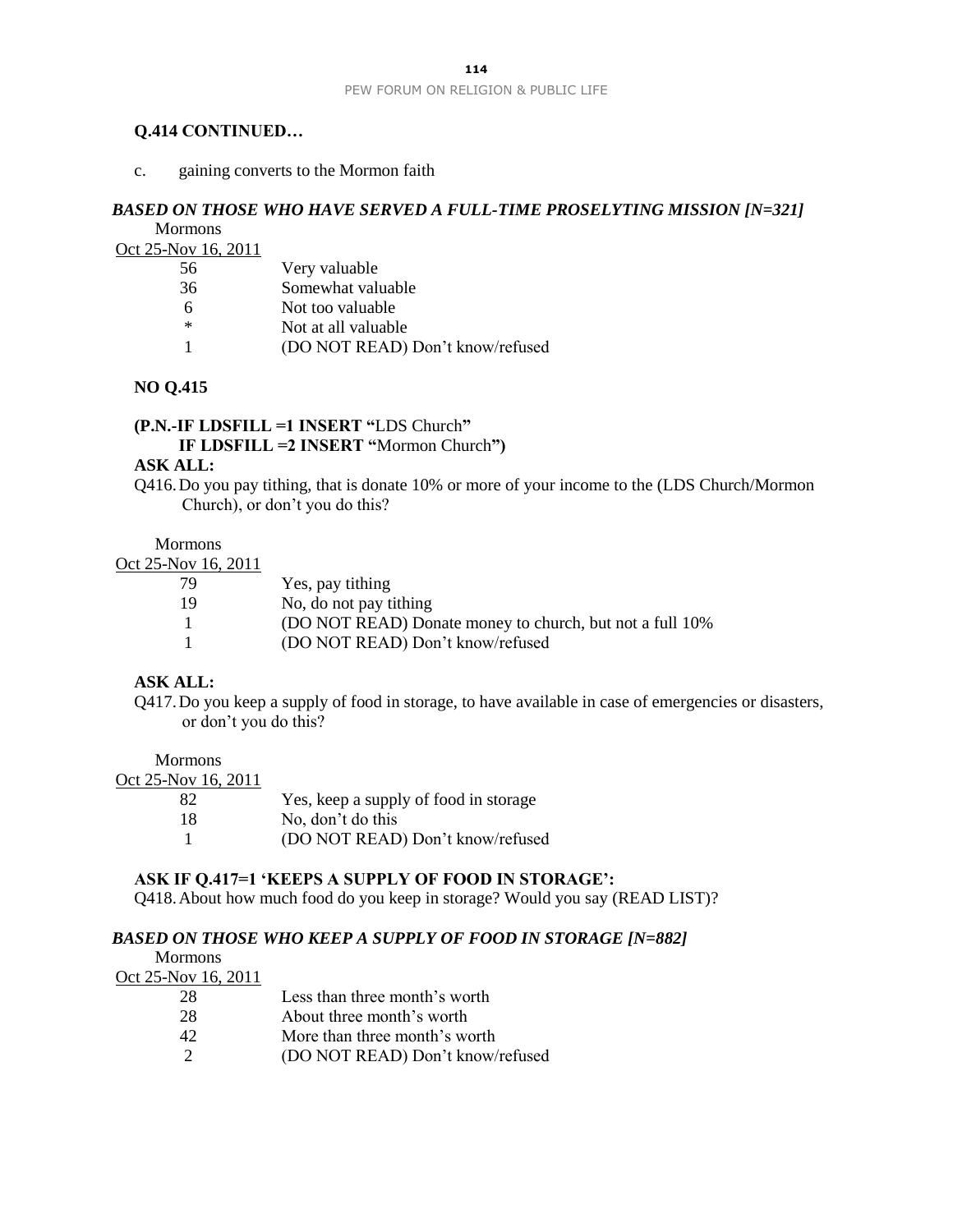## **ASK ALL:**

Q419.Do you hold a current temple recommend, or not?

Mormons Oct 25-Nov 16, 2011

| OV 10, 2011 |                                  |
|-------------|----------------------------------|
| 65          | Yes                              |
| 34          | Nο                               |
|             | (DO NOT READ) Don't know/refused |

**NO Q.420**

#### **READ TO ALL:**

On another subject…

# **P.N. INSERT WORDING IN PARENTHESES FOR FIRST ITEM ONLY) (P.N.- RANDOMIZE ITEMS 'a' THRU 'd') (P.N.- REVERSE ORDER OF RESPONSE OPTIONS FROM 1-4 TO 4-1 FOR RANDOM HALF OF SAMPLE]**

#### **ASK ALL:**

 $\overline{a}$ 

Q421.(From what you know, do you think that [INSERT FIRST ITEM] and your own religion are very similar, somewhat similar, somewhat different, or very different?) How about [INSERT NEXT ITEM] and your own religion?

[READ AS NECESSARY: are they very similar, somewhat similar, somewhat different, or very different?]

## a. the Catholic religion *{8-09} {QID:qid20090801q190a}*

| <b>Mormons</b>      |                                  | General Public                |
|---------------------|----------------------------------|-------------------------------|
| Oct 25-Nov 16, 2011 |                                  | Aug 11-17, 2009 <sup>13</sup> |
| 46                  | NET similar                      | 43                            |
| 9                   | Very similar                     | 13                            |
| 38                  | Somewhat similar                 | 30                            |
| 50                  | NET different                    | 49                            |
| 25                  | Somewhat different               | 28                            |
| 25                  | Very different                   | 22                            |
| 4                   | (DO NOT READ) Don't know-Refused | 8                             |

<sup>&</sup>lt;sup>13</sup> General public comparisons based on non-Catholics. Results combine responses to the question indicated here along with a slightly different question that was asked of religiously unaffiliated respondents, who were asked about the similarities and differences with "your own beliefs." For details, see: [http://pewforum.org/uploadedfiles/Topics/Religious\\_Affiliation/Muslim/topline0909.pdf](http://pewforum.org/uploadedfiles/Topics/Religious_Affiliation/Muslim/topline0909.pdf)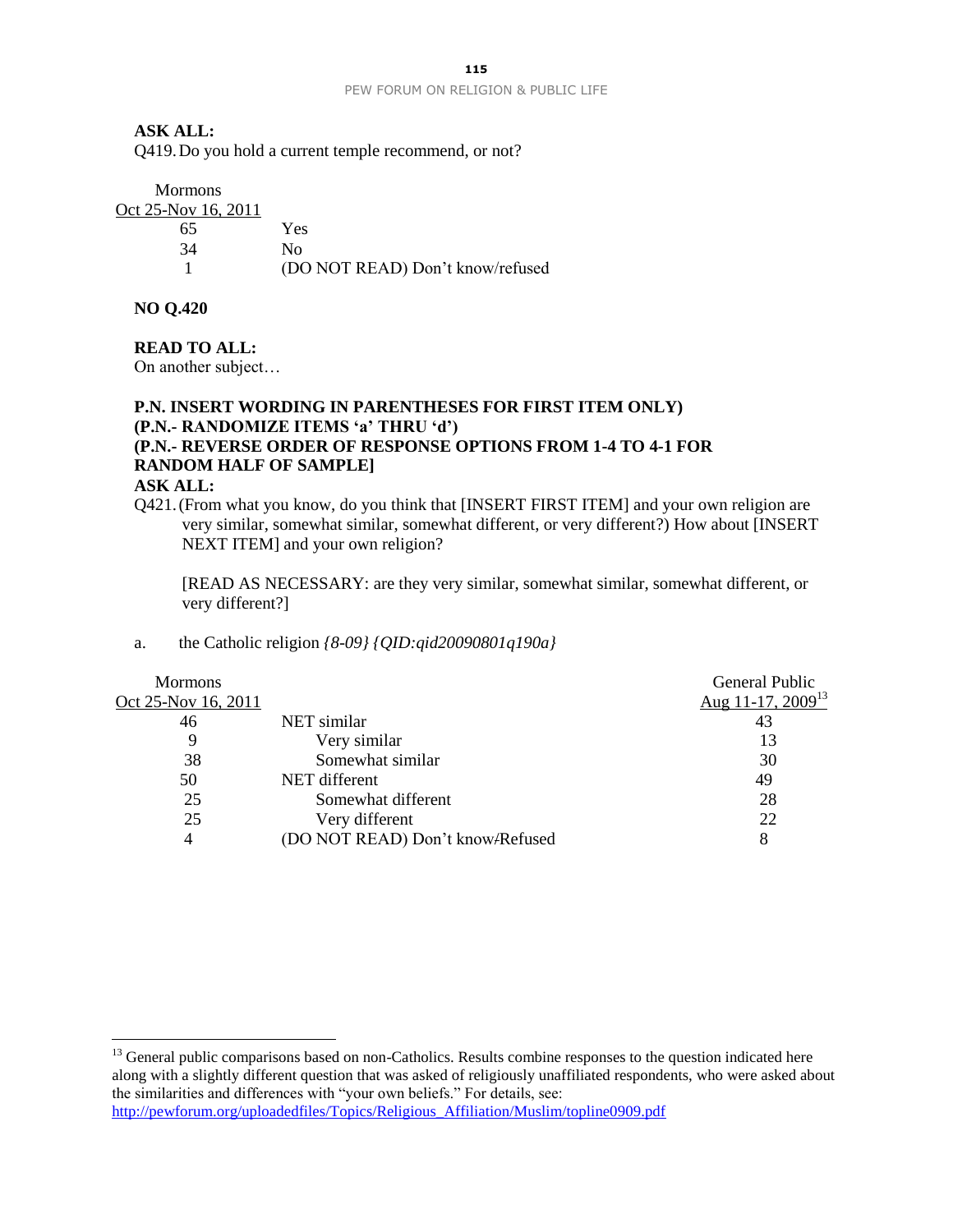#### **Q.421 CONTINUED…**

b. the evangelical Protestant religion

Mormons

| <u>Oct 25-Nov 16, 2011</u> |                                  |
|----------------------------|----------------------------------|
| 40                         | NET similar                      |
| 6                          | Very similar                     |
| 34                         | Somewhat similar                 |
| 45                         | NET different                    |
| 26                         | Somewhat different               |
| 18                         | Very different                   |
| 15                         | (DO NOT READ) Don't know-Refused |

#### c. the Jewish religion

| <b>Mormons</b>      |                                  | General Public         |
|---------------------|----------------------------------|------------------------|
| Oct 25-Nov 16, 2011 |                                  | Aug 11-17, $2009^{14}$ |
| 40                  | NET similar                      | 35                     |
| 8                   | Very similar                     |                        |
| 32                  | Somewhat similar                 | 28                     |
| 48                  | NET different                    | 47                     |
| 24                  | Somewhat different               | 25                     |
| 25                  | Very different                   | 22                     |
| 12                  | (DO NOT READ) Don't know-Refused | 18                     |
|                     |                                  |                        |

#### d. the Muslim religion

 $\overline{a}$ 

| <b>Mormons</b>      |                                  | General Public                |
|---------------------|----------------------------------|-------------------------------|
| Oct 25-Nov 16, 2011 |                                  | Aug 11-17, 2009 <sup>15</sup> |
| 20                  | NET similar                      |                               |
|                     | Very similar                     |                               |
| 18                  | Somewhat similar                 | 14                            |
| 63                  | NET different                    | 65                            |
| 16                  | Somewhat different               | 20                            |
| 48                  | Very different                   | 45                            |
| 17                  | (DO NOT READ) Don't know-Refused | 19                            |
|                     |                                  |                               |

<sup>&</sup>lt;sup>14</sup> General public comparisons based on non-Jews. Results combine responses to the question indicated here along with a slightly different question that was asked of religiously unaffiliated respondents, who were asked about the similarities and differences with "your own beliefs." For details, see:

[http://pewforum.org/uploadedfiles/Topics/Religious\\_Affiliation/Muslim/topline0909.pdf](http://pewforum.org/uploadedfiles/Topics/Religious_Affiliation/Muslim/topline0909.pdf)

<sup>&</sup>lt;sup>15</sup> General public comparisons based on non-Muslims. Results combine responses to the question indicated here along with a slightly different question that was asked of religiously unaffiliated respondents, who were asked about the similarities and differences with "your own beliefs." For details, see: [http://pewforum.org/uploadedfiles/Topics/Religious\\_Affiliation/Muslim/topline0909.pdf](http://pewforum.org/uploadedfiles/Topics/Religious_Affiliation/Muslim/topline0909.pdf)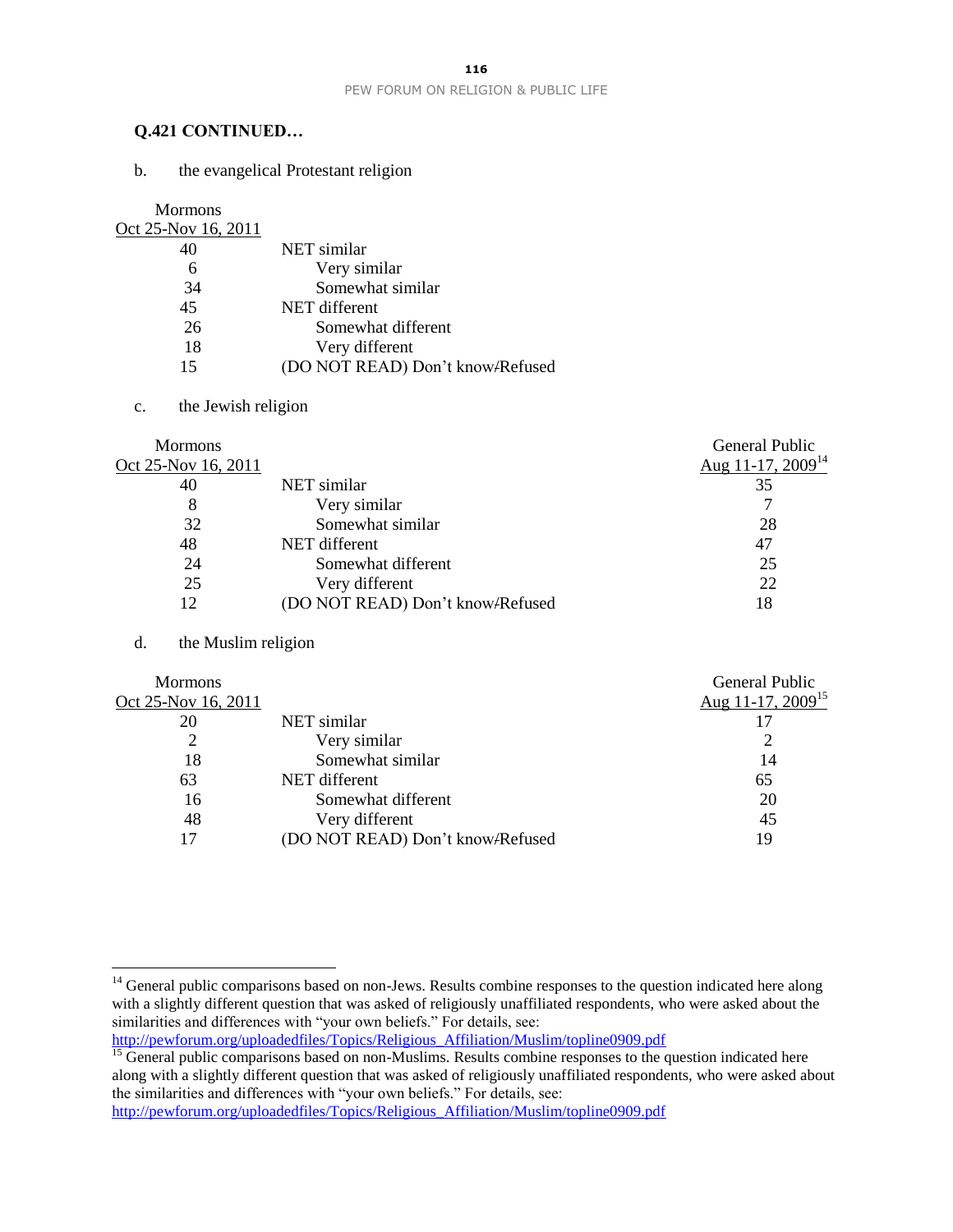#### **NO Q.422-Q.429**

#### **ASK ALL:**

Q430.Thinking about when you were a child, in what religion were you raised, if any? Were you Protestant, Roman Catholic, Mormon, Orthodox such as Greek or Russian Orthodox, Jewish, Muslim, Buddhist, Hindu, atheist, agnostic, something else, or nothing in particular?

[INTERVIEWER: IF R VOLUNTEERS "nothing in particular, none, no religion, etc." BEFORE REACHING END OF LIST, PROMPT WITH: and would you say that was atheist, agnostic, or just nothing in particular?]

#### **ASK IF Q430. =11, 99 'SOMETHING ELSE OR DK':**

Q431 And was that a Christian religion, or not?

Mormons Oct 25-Nov 16, 2011

| <b><i>LJ</i>-INOV 10, <i>L</i>UIT</b> |                                                                                 |
|---------------------------------------|---------------------------------------------------------------------------------|
| 13                                    | Protestant (Baptist, Methodist, Non-denominational, Lutheran, Presbyterian,     |
|                                       | Pentecostal, Episcopalian, Reformed, Church of Christ, Jehovah's Witness, etc.) |
| 8                                     | Roman Catholic (Catholic)                                                       |
| 74                                    | Mormon (Church of Jesus Christ of Latter-day Saints/LDS)                        |
| $\ast$                                | Orthodox (Greek, Russian, or some other orthodox church)                        |
| ∗                                     | Jewish (Judaism)                                                                |
| ∗                                     | Muslim (Islam)                                                                  |
| $\overline{0}$                        | <b>Buddhist</b>                                                                 |
| $\Omega$                              | Hindu                                                                           |
| ∗                                     | Atheist (do not believe in God)                                                 |
| ∗                                     | Agnostic (not sure if there is a God)                                           |
| $\ast$                                | Something else (SPECIFY)                                                        |
| $\overline{4}$                        | Nothing in particular                                                           |
|                                       | (DO NOT READ) Christian                                                         |
| $\theta$                              | (DO NOT READ) Unitarian (Universalist)                                          |
| $\theta$                              | (DO NOT READ) Don't know/refused                                                |
|                                       |                                                                                 |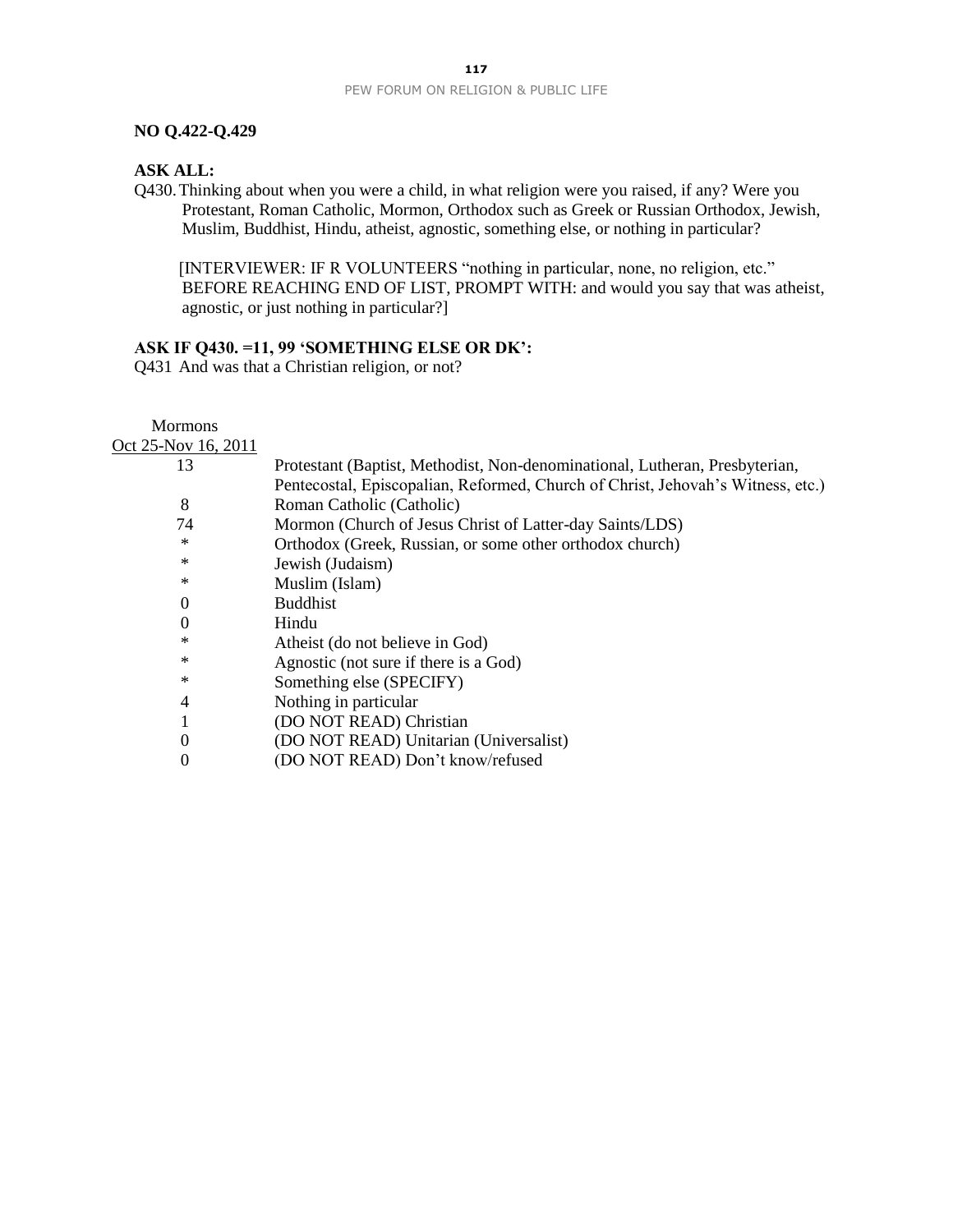#### **ASK IF Q.430=1-2, 4-99 'NOT RAISED MORMON':**

Q432.About how old were you when you became Mormon? [INTERVIEWER NOTE - IF R SAYS THEY HAVE BECOME MORMON MORE THAN ONCE, SPECIFY THAT THE FOLLOWING QUESTIONS APPLY TO THE MOST RECENT TIME THAT THEY BECAME MORMON]

#### *NOTE: RESULTS BASED ON CONVERTS TO MORMONISM AND REPERCENTAGED TO EXCLUDE NON-RESPONSE [N=253]*

Mormons

Oct 25-Nov 16, 2011

Mormons

| 11 | Under age 13      |
|----|-------------------|
| 15 | Between 13 and 17 |
| 25 | Between 18 and 23 |
| 34 | Between 24 and 35 |
| 9  | Between 36 and 50 |
| 5  | Between 51 and 65 |
|    | Older than 65     |
|    |                   |

#### **ASK IF Q.430=1-2, 4-99 'NOT RAISED MORMON':**

Q433.And just in your own words, what would you say is the main reason that you became Mormon? *NOTE: RESULTS BASED ON CONVERTS TO MORMONISM [N=255]. RESPONSES SUM TO MORE THAN 100 BECAUSE MULTIPLE RESPONSES WERE PERMITTED.ONLY THE MOST COMMON RESPONSES ARE SHOWN; RESPONSES THAT REFER PRIMARILY TO RESPONDENT'S PREVIOUS RELIGION NOT SHOWN*

Oct 25-Nov 16, 2011 **59 Religious and moral beliefs** 53 Religious teachings  *38 Found truth/liked teachings/religion made sense 13 Bible/Book of Mormon/other scriptural reference 3 Belief about eternal binding of families* 5 Moral/social teachings  *5 Emphasis on family values* **23 Personal spirituality**  *17 Calling from God/led by prayer/received a testimony 3 Looking for something deeper/for answers* **21 Religious institutions, practices and people** 13 Spiritual/social connectedness  *5 Missionaries 4 Felt connected/comfortable 4 Invitation/influence of Church member/friend/neighbor* 8 Particular churches/leaders/members  *4 Liked people* **13 Lifecycle changes** 12 Marriage and family  *6 Marriage/because of spouse 6 Other family reasons* 1 New circumstances **4 Other reasons 1 Don't know/refused**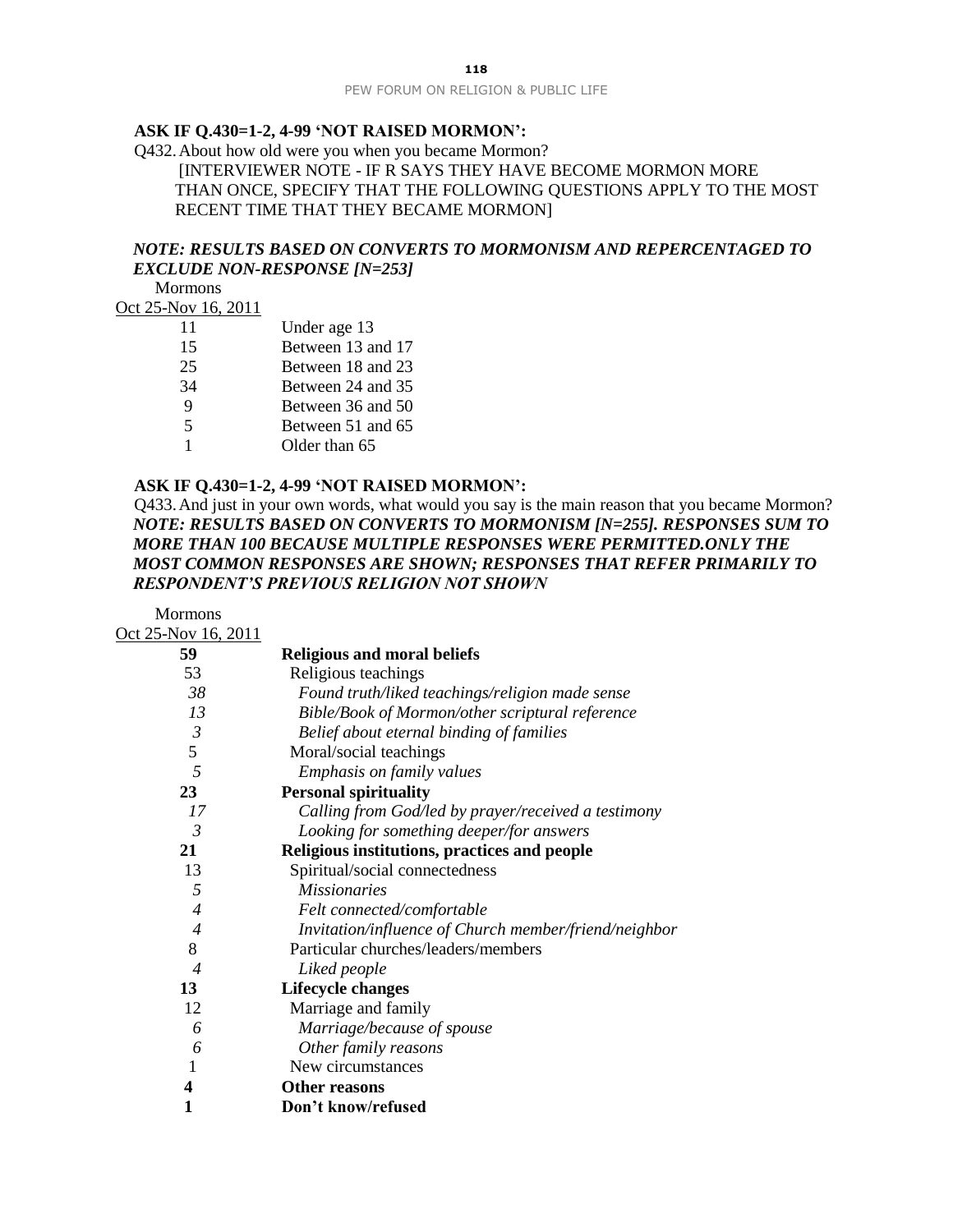## **NO Q.434-Q.439**

# **(P.N. - IF MARITAL=1 INSERT: spouse's/ IF MARITAL=2: partner's)**

# **ASK IF MARITAL=1,2 'MARRIED OR PARTNERED':**

Q440. And what is your (spouse's/ partner's) religion, if any? Are they Protestant, Roman Catholic, Mormon, Orthodox such as Greek or Russian Orthodox, Jewish, Muslim, Buddhist, Hindu, atheist, agnostic, something else, or nothing in particular?

[INTERVIEWER NOTE: IF R VOLUNTEERS "nothing in particular, none, no religion, etc." BEFORE REACHING END OF LIST, PROMPT WITH: and would you say they are atheist, agnostic, or just nothing in particular?]

#### **ASK IF Q440=11, 99 'SOMETHING ELSE OR DK':**

Q441.And is that a Christian religion, or not?

## *NOTE: RESULTS BASED ON THOSE WHO ARE MARRIED OR LIVING WITH A PARTNER [N=759]*

# Mormons

Oct 25-Nov 16, 2011

| 6        | Protestant (Baptist, Methodist, Non-denominational, Lutheran, Presbyterian,     |
|----------|---------------------------------------------------------------------------------|
|          | Pentecostal, Episcopalian, Reformed, Church of Christ, Jehovah's Witness, etc.) |
| 3        | Roman Catholic (Catholic)                                                       |
| 85       | Mormon (Church of Jesus Christ of Latter-day Saints/LDS)                        |
| $\theta$ | Orthodox (Greek, Russian, or some other orthodox church)                        |
| ∗        | Jewish (Judaism)                                                                |
| ∗        | Muslim (Islam)                                                                  |
| *        | <b>Buddhist</b>                                                                 |
| $\Omega$ | Hindu                                                                           |
| *        | Atheist (do not believe in God)                                                 |
|          | Agnostic (not sure if there is a God)                                           |
| *        | Something else (SPECIFY)                                                        |
| 4        | Nothing in particular                                                           |
| ∗        | (DO NOT READ) Christian                                                         |
| $\Omega$ | (DO NOT READ) Unitarian (Universalist)                                          |
|          | (DO NOT READ) Don't know/refused                                                |
|          |                                                                                 |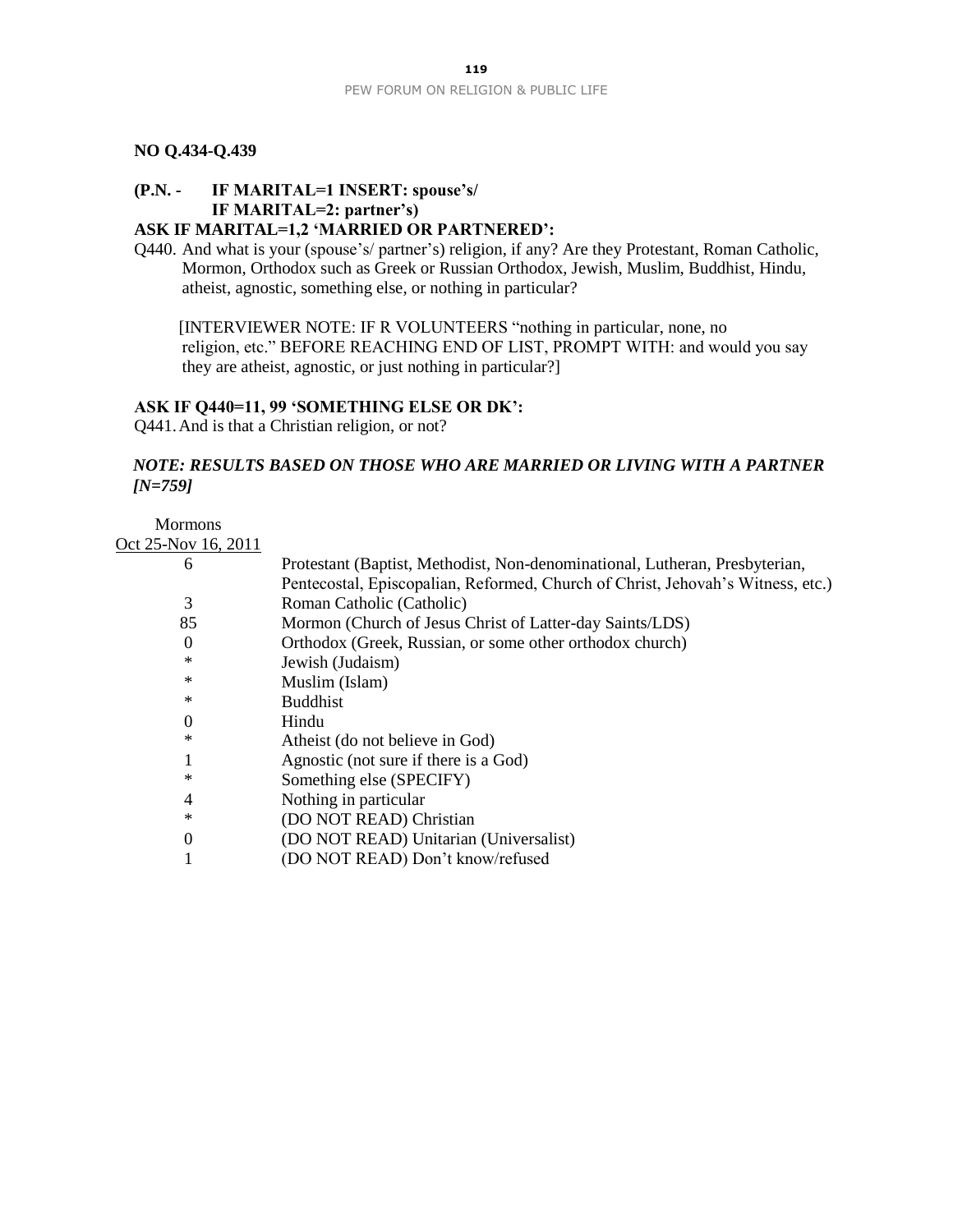## **ASK ALL:**

Q442.Some non-Mormons say that Mormonism is not a Christian religion. Others say that it is. In your own view, do you think of Mormonism as a Christian religion, or is it not a Christian religion?

| Yes, think of Mormonism as a Christian religion |
|-------------------------------------------------|
|                                                 |
| (DO NOT READ) Don't know/refused                |
|                                                 |

## **VI. Demographics**

#### **READ TO ALL:**

Our final set of questions is for statistical purposes only.

#### **ASK ALL:**

SEX. Record Respondent's Gender

| <b>Mormons</b>      |        | <b>General Public</b> |
|---------------------|--------|-----------------------|
| Oct 25-Nov 16, 2011 |        | Sept. 2011 CPS        |
| 50                  | Male   | 48                    |
| 50                  | Female | 52                    |
|                     |        |                       |

#### **ASK ALL:**

AGE. What is your age? **ASK IF DON'T KNOW/REFUSED (AGE= 99):** AGECAT Would you say you are 18 to 29, 30 to 49, 50 to 64, 65 or older?

#### *NOTE: RESULTS FOR MORMONS REPERCENTAGED TO EXCLUDE NON-RESPONSE [N=1,017]*

| $11-1,011$          |             |                |
|---------------------|-------------|----------------|
| <b>Mormons</b>      |             | General Public |
| Oct 25-Nov 16, 2011 |             | Sept. 2011 CPS |
| 23                  | 18-29       |                |
| 35                  | 30-49       | 35             |
| 23                  | $50-64$     | 26             |
| 18                  | 65 or older | 17             |
|                     |             |                |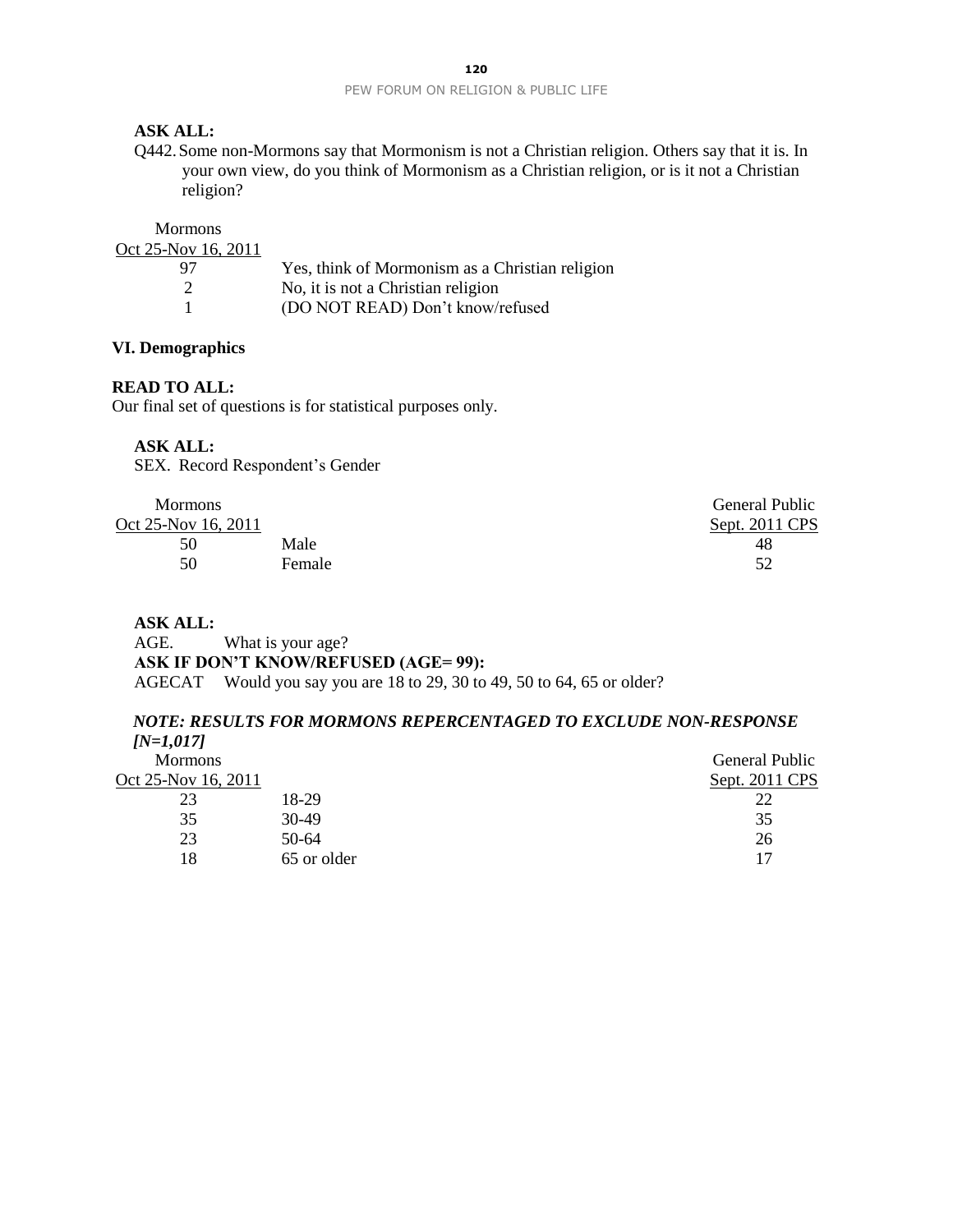#### **ASK ALL:**

EDUC. What is the last grade or class that you completed in school?<sup>16</sup>

| <b>Mormons</b>      |                  | General Public |
|---------------------|------------------|----------------|
| Oct 25-Nov 16, 2011 |                  | Sept. 2011 CPS |
|                     | Less than HS     |                |
| 29                  | HS graduate      | 31             |
| 33                  | Some college     | 28             |
| 19                  | College graduate | 18             |
|                     | Post-graduate    | 10             |

## **ASK ALL:**

HISP. Are you of Hispanic, Latino, or Spanish origin, such as Mexican, Puerto Rican or Cuban? **(P.N.- PLEASE ALLOW MULTI PUNCH AND RECORD ORDER OF RESPONSE OPTION)**

#### **ASK ALL:**

 $\overline{a}$ 

RACE. Which of the following describes your race? You can select as many as apply. White, Black or African-American, Asian or Asian-American, or some other race?

## (INTERVIEWER NOTE: RECORD UP TO FOUR RESPONSES IN ORDER MENTIONED BUT DO NOT PROBE FOR ADDITIONAL MENTIONS)

## *NOTE: RESULTS FOR MORMONS REPERCENTAGED TO EXCLUDE NON-RESPONSE [N=1,016]*

| <b>Mormons</b>      |                    | <b>General Public</b> |
|---------------------|--------------------|-----------------------|
| Oct 25-Nov 16, 2011 |                    | Sept. 2011 CPS        |
| 88                  | White non-Hispanic | 68                    |
|                     | Black non-Hispanic |                       |
| ⇁                   | Hispanic           | 14                    |
|                     | Other              |                       |
|                     |                    |                       |

<sup>&</sup>lt;sup>16</sup> Response categories have been collapsed. See questionnaire for full set of response categories.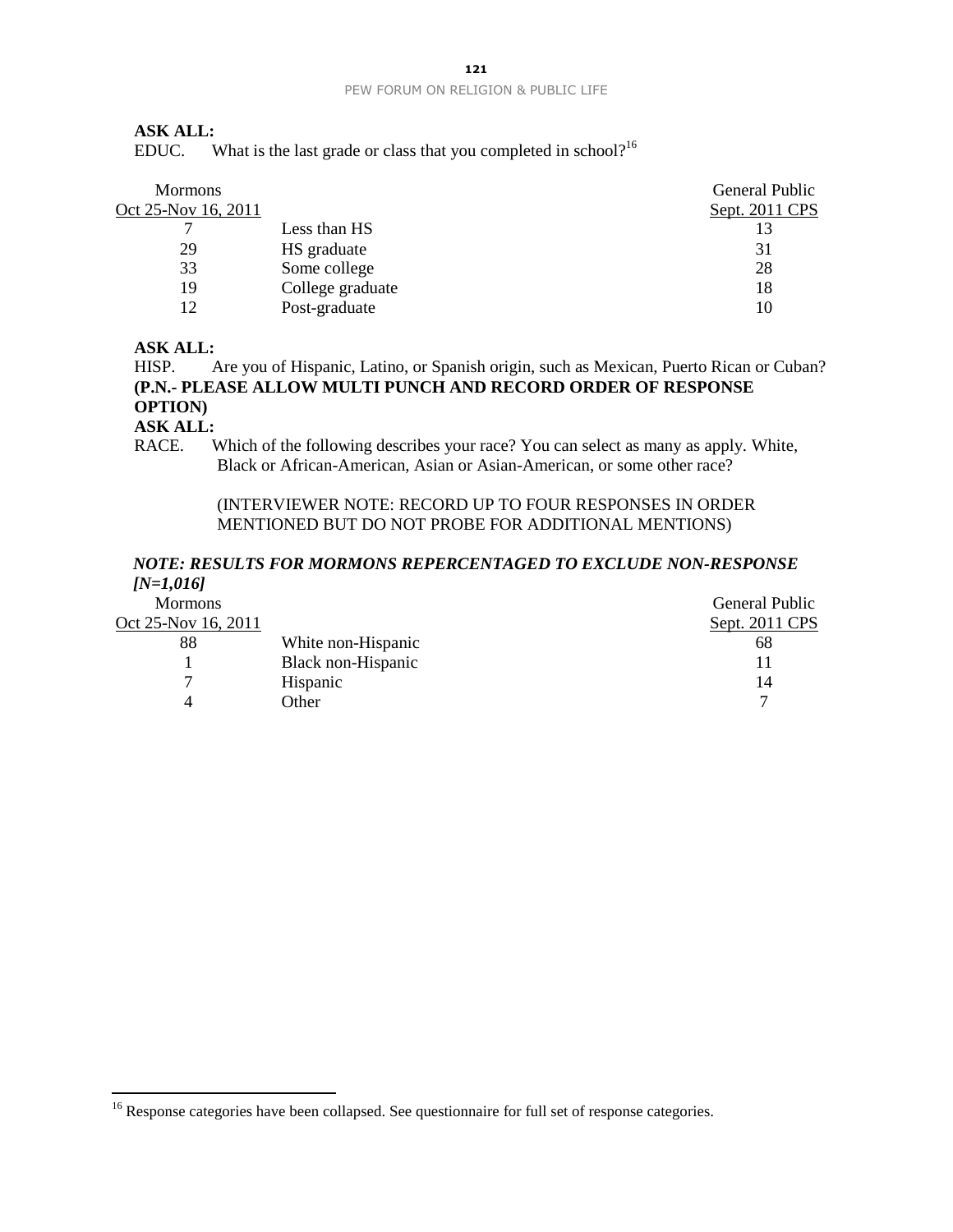| <b>ASK ALL:</b> |                                                              |
|-----------------|--------------------------------------------------------------|
| BIRTH           | Were you born in the United States or in another country?    |
|                 | <b>ASK IF U.S. BORN (BIRTH=1):</b>                           |
| PARBIRTH        | Were both of your parents born in the United States, or not? |

(INTERVIEWER NOTE: Born in U.S. does not include born in Puerto Rico or other U.S. territories)

| <b>Mormons</b>      |                      | <b>General Public</b> |
|---------------------|----------------------|-----------------------|
| Oct 25-Nov 16, 2011 |                      | Sept. 2011 CPS        |
|                     | First generation     | I b                   |
|                     | Second generation    |                       |
| 89                  | Third generation $+$ | 76                    |

## **ASK ALL:**

 $\overline{a}$ 

INCOME. Last year, that is in 2010, what was your total family income from all sources, before taxes? Just stop me when I get to the right category.

## *NOTE: RESULTS REPERCENTAGED TO EXCLUDE NON-RESPONSE [N=922]*

| <b>Mormons</b>      |                             | <b>General Public</b> |
|---------------------|-----------------------------|-----------------------|
| Oct 25-Nov 16, 2011 |                             | $2011^{17}$           |
| 6                   | Less than $$10,000$         | 12                    |
| 10                  | 10 to under \$20,000        | 12                    |
| 11                  | 20 to under \$30,000        | 14                    |
| 14                  | 30 to under \$40,000        | 11                    |
| 12                  | 40 to under \$50,000        | 9                     |
| 19                  | 50 to under \$75,000        | 15                    |
| 12                  | 75 to under \$100,000       | 12                    |
| 9                   | 100 to under \$150,000 [OR] | 10                    |
|                     | \$150,000 or more           | 6                     |
|                     |                             |                       |

<sup>&</sup>lt;sup>17</sup> General public answers based on aggregated data (N=3,852) from surveys conducted between September and November 2011.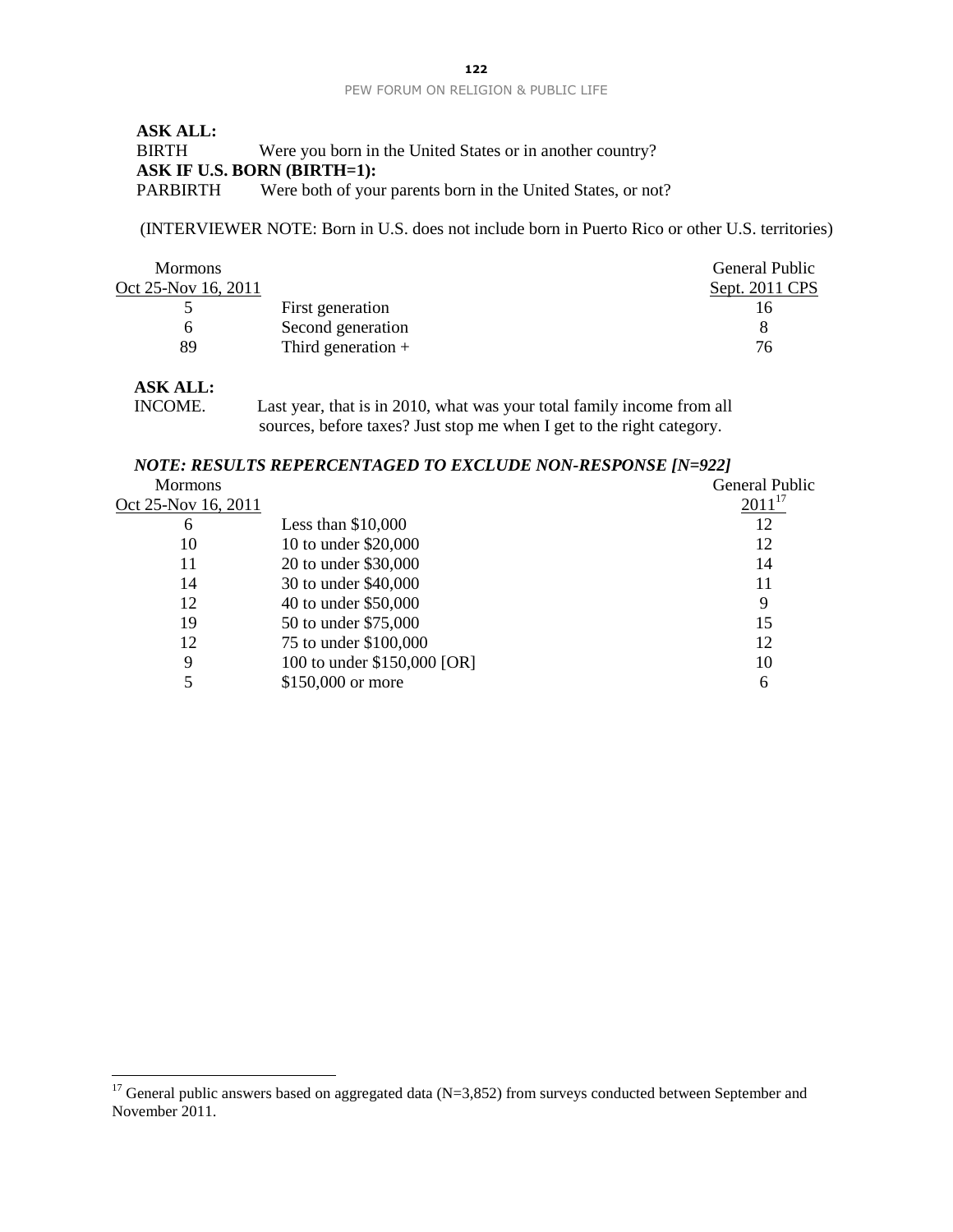## **ASK ALL:**

REGA. Which of these statements best describes you? (READ IN ORDER)

| <b>Mormons</b>      |                                                                                            |
|---------------------|--------------------------------------------------------------------------------------------|
| Oct 25-Nov 16, 2011 |                                                                                            |
| 76                  | Are you absolutely certain that you are registered to vote<br>at your current address, or  |
|                     | Are you probably registered, but there is a chance your<br>registration has lapsed, or     |
| 17<br>∗             | Are you not registered to vote at your current address<br>(DO NOT READ) Don't know/Refused |

#### **ASK ALL:**

 $\overline{a}$ 

PARTY. In politics TODAY, do you consider yourself a Republican, Democrat, or independent?

| <b>Mormons</b>      |                                  | <b>General Public</b> |
|---------------------|----------------------------------|-----------------------|
| Oct 25-Nov 16, 2011 |                                  | $2011^{18}$           |
| 49                  | Republican                       | 24                    |
| 12                  | Democrat                         | 33                    |
| 32                  | Independent                      | 38                    |
| 4                   | (DO NOT READ) No preference      |                       |
|                     | (DO NOT READ) Other party        |                       |
|                     | (DO NOT READ) Don't know/Refused |                       |
|                     |                                  |                       |

#### **ASK IF PARTY=3,4,5,9 'INDEP/NO PREF/OTHER/DK/REF':**

PARTYLN. As of today do you lean more to the Republican Party or more to the Democratic Party?

#### *RESULTS BASED ON TOTAL*

| <b>Mormons</b>      |                                        | <b>General Public</b> |
|---------------------|----------------------------------------|-----------------------|
| Oct 25-Nov 16, 2011 |                                        | 2011 <sup>19</sup>    |
|                     | Republican                             | 17                    |
|                     | Democrat                               | 16                    |
|                     | (DO NOT READ) Other/Don't know/Refused | 11                    |
| 39%                 |                                        | 43%                   |

 $18$  General public answers based on aggregated data (N=4,411) from surveys conducted between September and November 2011.

<sup>&</sup>lt;sup>19</sup> General public answers based on aggregated data  $(N=4,411)$  from surveys conducted between September and November 2011.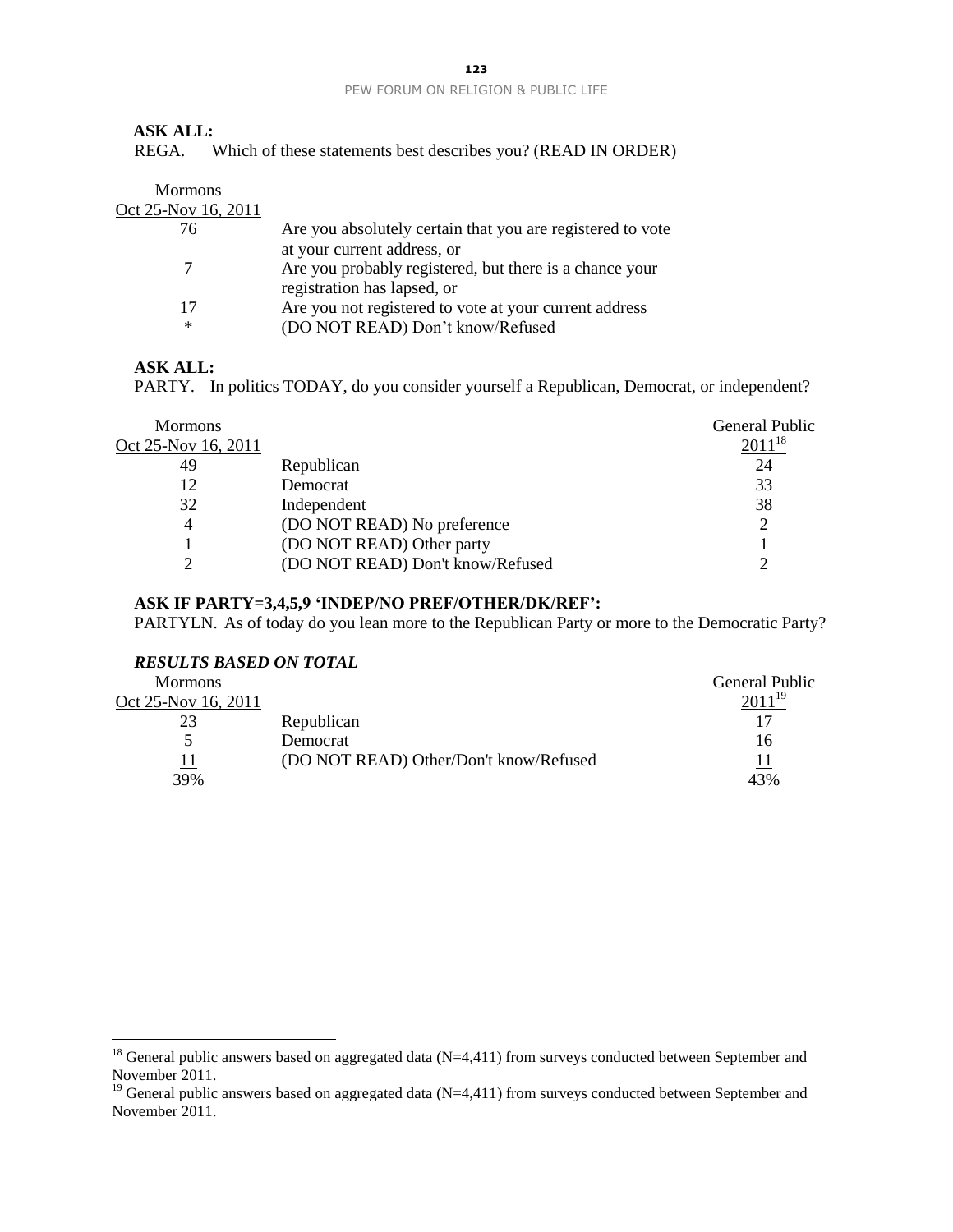## **ASK ALL:**

IDEO. In general, would you describe your political views as... (READ ITEMS)

| <b>Mormons</b><br>Oct 25-Nov 16, 2011 |                                  | <b>General Public</b><br>$2011^{20}$ |
|---------------------------------------|----------------------------------|--------------------------------------|
| 19                                    | Very conservative                |                                      |
| 47                                    | Conservative                     | 29                                   |
| 22                                    | Moderate                         | 37                                   |
| 6                                     | Liberal, or                      | 16                                   |
|                                       | Very liberal                     | 6                                    |
|                                       | (DO NOT READ) Don't know/Refused |                                      |

# **ASK ALL:**<br>TEAPARTY2.

 $\overline{a}$ 

From what you know, do you agree or disagree with the Tea Party movement, or don't you have an opinion either way? *{QID:qid20110301qtp2}*

| <b>Mormons</b>      |                                | <b>General Public</b> |
|---------------------|--------------------------------|-----------------------|
| Oct 25-Nov 16, 2011 |                                | $2011^{21}$           |
| 34                  | Agree                          | 19                    |
| 16                  | Disagree                       | 27                    |
| 47                  | No opinion either way          | 51                    |
|                     | (DO NOT READ) Haven't heard of |                       |
|                     | (DO NOT READ) Refused          |                       |

<sup>&</sup>lt;sup>20</sup> General public answers based on aggregated data (N=4,411) from surveys conducted between September and November 2011.

<sup>&</sup>lt;sup>21</sup> General public answers based on aggregated data (N=4,411) from surveys conducted between September and November 2011.